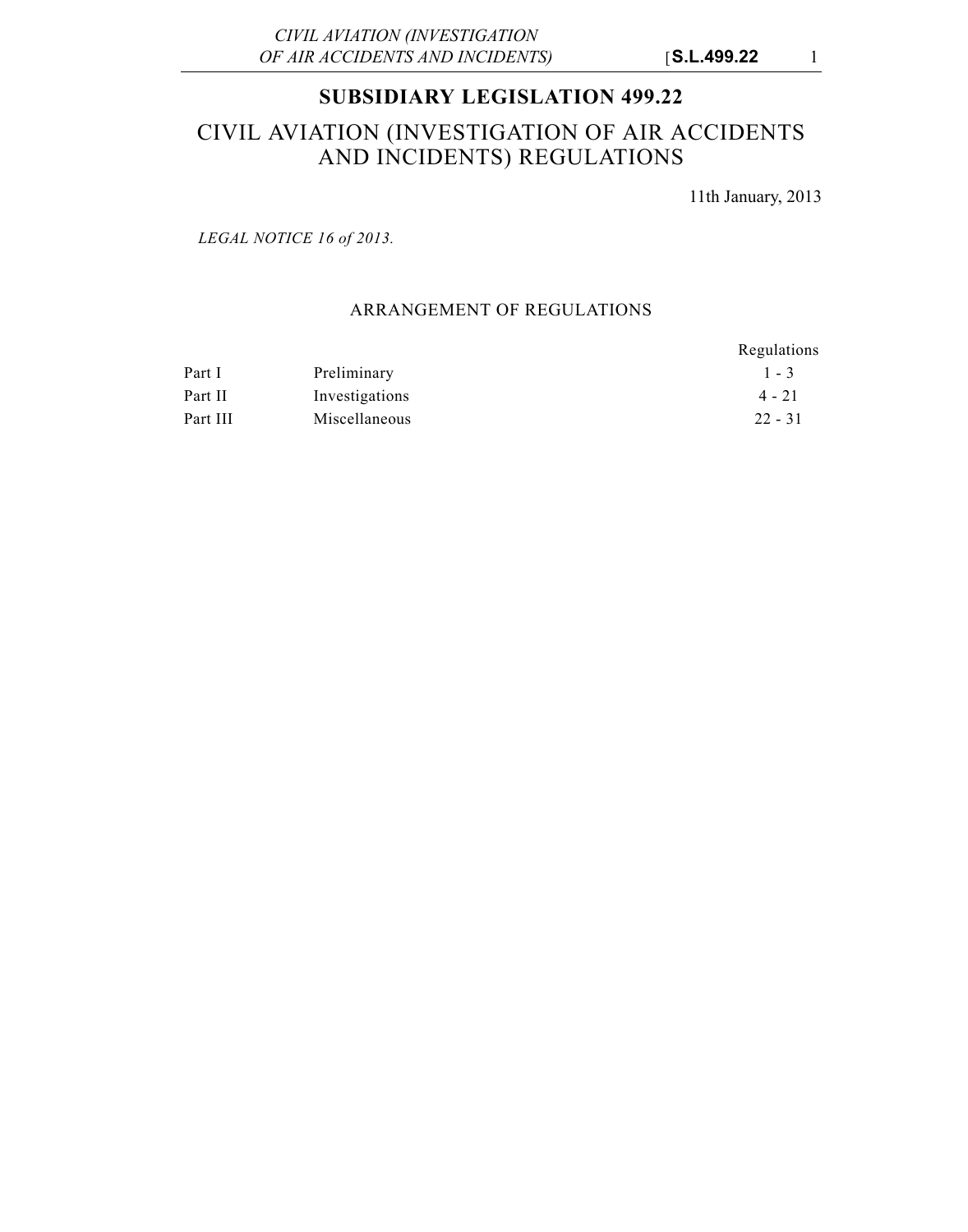#### PART I

#### PRELIMINARY

Citation. **1.** The title of these regulations is the Civil Aviation (Investigation of Air Accidents and Incidents) Regulations.

Interpretation. **2.** In these regulations, unless the context otherwise requires:

"accident" means an occurrence associated with the operation of an aircraft which, in the case of a manned aircraft, takes place between the time any person boards the aircraft with the intention of flight until such time as all such persons have disembarked, or in the case of an unmanned aircraft, takes place between the time the aircraft is ready to move with the purpose of flight until such time it comes to rest at the end of the flight and the primary propulsion system is shut down, in which:

- (a) a person is fatally or seriously injured as a result of:
	- (i) being in the aircraft, or
	- (ii) direct contact with any part of the aircraft, including parts which have become detached from the aircraft, or
	- (iii) direct exposure to jet blast,

except when the injuries are from natural causes, selfinflicted or inflicted by other persons, or when the injuries are to stowaways hiding outside the areas normally available to the passengers and crew; or

- (*b*) the aircraft sustains damage or structural failure which:
	- (i) adversely affects the structural strength, performance or flight characteristics of the aircraft, and
	- (ii) would normally require major repair or replacement of the affected component, except for -
		- engine failure or damage, when the damage is limited to a single engine, its cowlings or accessories,
		- damage limited to propellers, wing tips, antennas, probes, vanes, tyres, brakes, wheels, fairings, panels, landing gear doors,
		- damage to windscreens,
		- small dents or puncture holes in the aircraft skin,
		- minor damages to main rotor blades, tail rotor blades, landing gear, and
		- minor damages resulting from hail or bird strike, including holes in the radome; or
- (*c*) the aircraft is missing or is completely inaccessible;

"accredited representative" means a person designated by a State, on the basis of his or her qualifications, for the purpose of participating in a safety investigation conducted by another State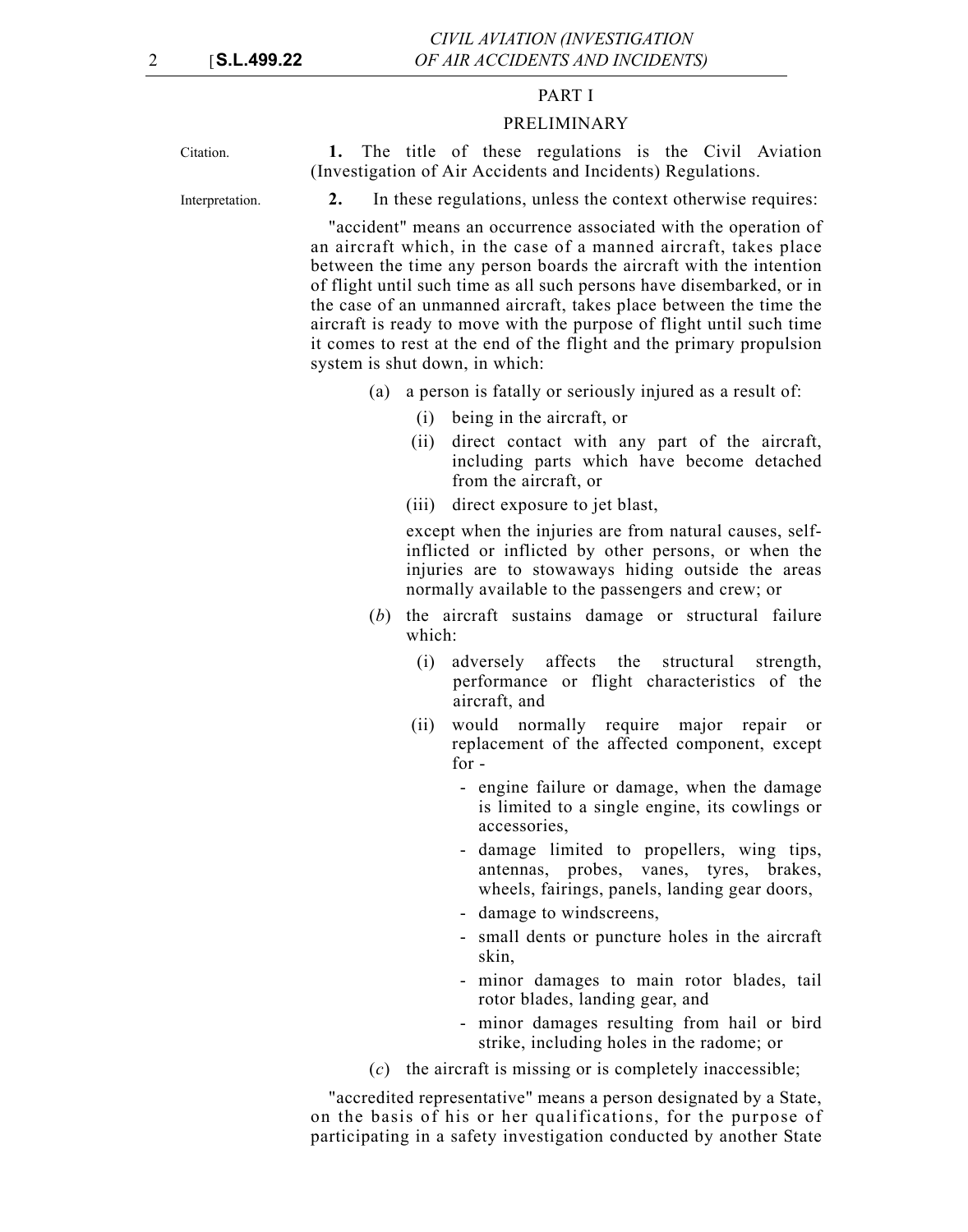and who shall be from a safety investigation authority;

"the Act" means the Civil Aviation Act; Cap. 232.

"adviser" means a person appointed by a State, on the basis of his or her qualifications, for the purpose of assisting its accredited representative in a safety investigation;

"aerodrome" has the same meaning as assigned to it in the Air S.L. 499.09 Navigation Order;

"aircraft" means any machine that can derive support in the atmosphere from the reactions of the air, other than the reactions of the air against the earth's surface, bearing civil registration except where in other cases the Chief Inspector of the Bureau determines that an investigation is appropriate under regulations 5(4) and  $10(2)$ :

"the Annex" means Annex 13 to the Chicago Convention, as amended from time to time;

"the Bureau" means the Bureau of Air Accident Investigation established under regulation 5;

"cause" means any action, omission, event, condition, or a combination thereof, which led to the accident or incident, but its identification does not imply the assignment of fault or the determination of administrative, civil or criminal liability;

"Chicago Convention" means the Convention on International Civil Aviation, done at Chicago on the 7th December, 1944;

"Chief Inspector" means the Chief Inspector of aircraft accidents appointed under regulation 6;

"Civil Aviation Directorate" means the Civil Aviation Directorate within the Authority for Transport in Malta established under the Authority for Transport in Malta Act;

Cap. 499.

"contributing factors" means actions, omissions, events, conditions, or a combination thereof, which, if eliminated or avoided, would have reduced the probability of the accident or incident occurring, or mitigated the severity of the consequences of the accident or incident. The identification of contributing factors does not imply the assignment of fault or the determination of administrative, civil or criminal liability;

"EASA" means the European Aviation Safety Agency;

"the European Commission" means the Commission of the European Union;

"Contracting State" means any State which is a party to the Chicago Convention;

"Directive 2003/42/EC" means Directive 2003/42/EC of the European Parliament and of the Council on occurrence reporting in civil aviation, as amended by Regulation (EC) No. 596/2009 of the European Parliament and of the Council;

"European Economic Area" has the meaning assigned to it in the European Economic Area Agreement between the European Community and the European Free Trade Area signed in Oporto, on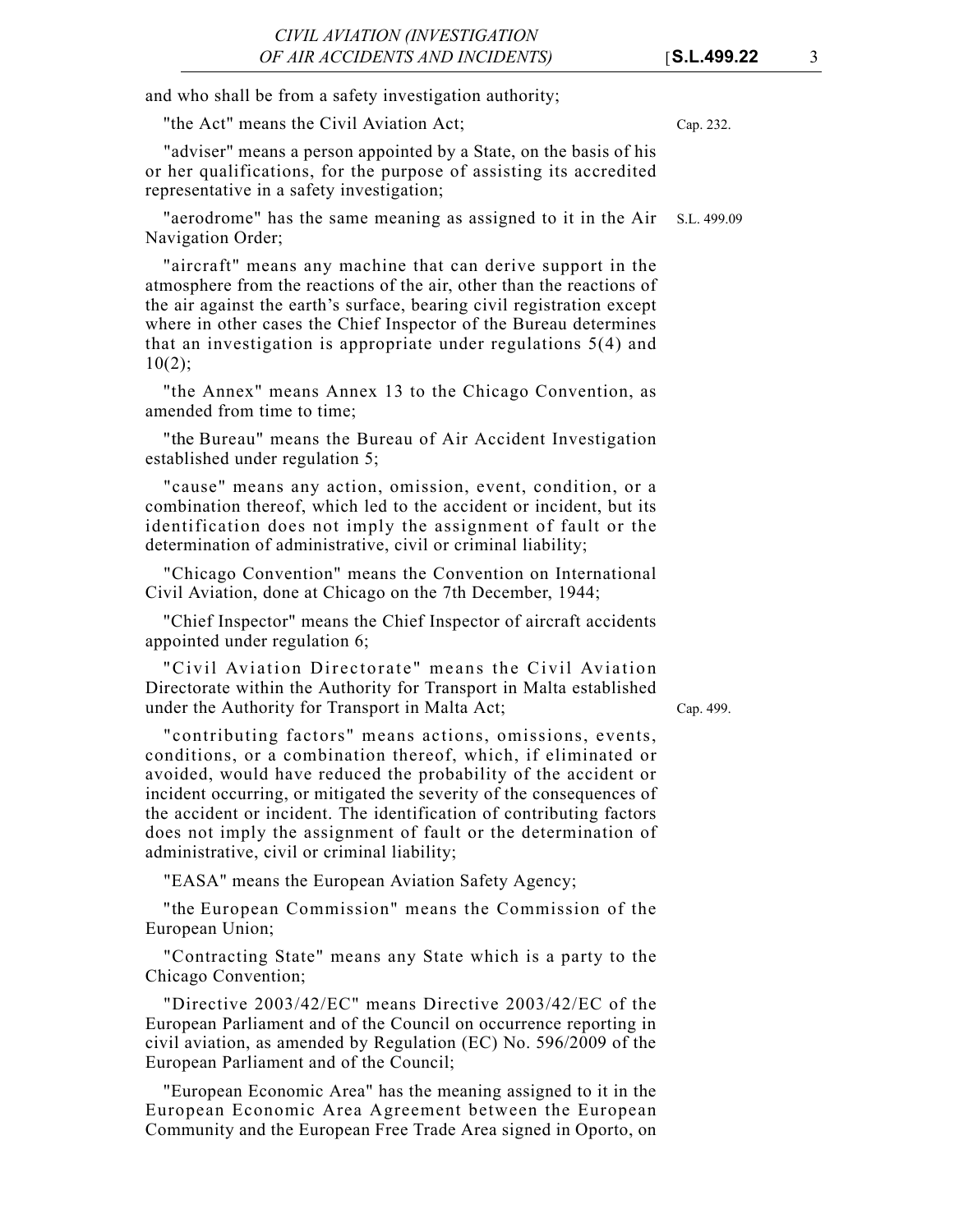the 2nd May, 1992;

"fatal injury" means an injury sustained by a person in an accident and which results in his or her death within thirty days of the date of the accident;

"flight recorder" means any type of recorder installed in the aircraft for the purpose of facilitating accident and, or incident investigations;

"final report" means a report made pursuant to regulation 17, made in the format set out in the Appendix to the Annex and which may be adapted to the circumstances of the accident or incident under investigation;

"incident" means an occurrence, other than an accident, associated with the operation of an aircraft which affects or could affect the safety of operation;

"inspector" means a qualified person in the employ of the Bureau on an *ad hoc* or part-time or full-time basis;

"international standards and recommended practices" means international standards and recommended practices for aircraft accident and incident investigation adopted in accordance with Article 37 of the Chicago Convention;

"investigation" means a process conducted for the purpose of accident and incident prevention which includes the gathering and analysis of information, the drawing of conclusions, including the determination of cause or causes and, or contributing factors and, when appropriate, the making of safety recommendations;

"investigator-in-charge" means an inspector who, on the basis of his or her qualifications, is nominated as such under regulation 6 and charged with the responsibility for the organisation, conduct and control of a safety investigation;

"Member State" means a Member State of the European Union or of the European Economic Area;

"the Minister" means the Minister responsible for matters relating to civil aviation;

"operator" means any natural or legal person, operating or proposing to operate one or more aircraft;

"owner", in relation to an aircraft which is registered, means the registered owner of the aircraft;

"pilot in command" means a person who for the time being is in charge of the piloting of the aircraft without being under the direction of any other pilot in the aircraft;

"preliminary report" means the communication used for the prompt dissemination of data obtained during the early stages of the investigation;

"Regulation (EU) No. 996/2010" means Regulation (EU) No. 996/2010 of the European Parliament and of the Council on the investigation and prevention of accidents and incidents in civil aviation as may be amended from time to time;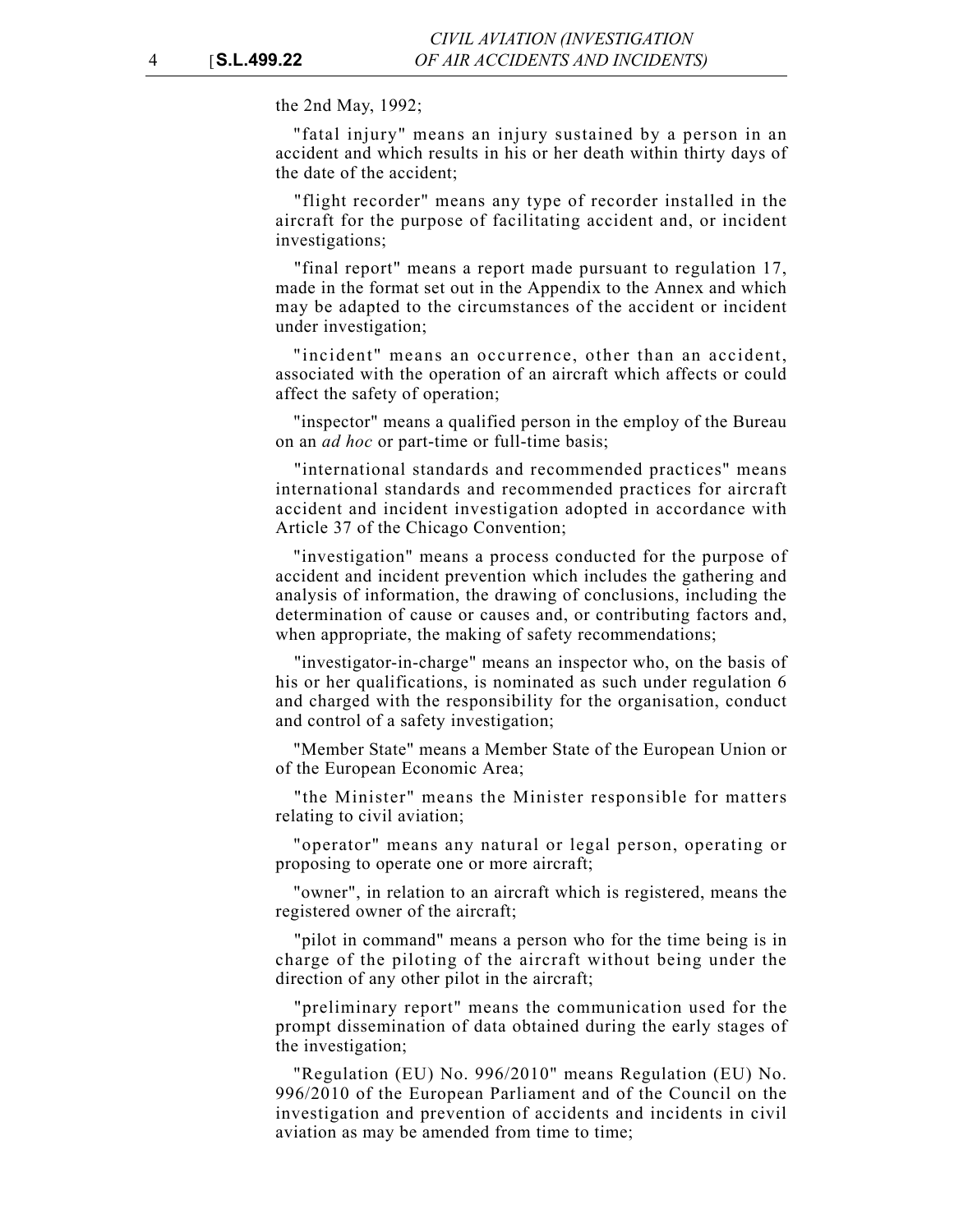"relatives" means the immediate family and, or next of kin and, or other person closely connected with the victim of an accident, as defined under the national law of the victim;

"safety recommendation" means a proposal of a safety investigation authority, based on information derived from a safety investigation or other sources such as safety studies, made with the intention of preventing accidents and incidents;

"serious incident" means an incident involving circumstances indicating that there was a high probability of an accident associated with the operation of an aircraft, which -

- (*a*) in the case of a manned aircraft, takes place between the time any person boards the aircraft with the intention of flight until such time as all such persons have disembarked, or
- (*b*) in the case of an unmanned aircraft, takes place between the time the aircraft is ready to move with the purpose of flight until such time it comes to rest at the end of the flight and the primary propulsion system is shut down. Examples of serious incidents are specified in the Annex of Regulation (EU) No. 996/2010;

"serious injury" means an injury which is sustained by a person in an accident that -

- (*a*) requires hospitalisation for more than forty-eight hours, commencing within seven days from the date the injury was received; or
- (*b*) results in a fracture of any bone (except simple fractures of fingers, toes, or nose); or
- (*c*) involves lacerations which cause severe haemorrhage, nerve, muscle or tendon damage; or
- (*d*) involves injury to any internal organ; or
- (*e*) involves second or third degree burns, or any burns affecting more than 5 per cent of the body surface; or
- (*f*) involves verified exposure to infectious substances or harmful radiation;

"State of design" means the State having jurisdiction over the organisation responsible for the type design;

"State of manufacture" means the State having jurisdiction over the organisation responsible for the final assembly of the aircraft;

"State of occurrence" means the State in the territory of which an accident or incident occurs;

"State of the operator" means the State in which the operator's principal place of business is located or, if there is no such place of business, the operator's permanent residence;

"State of registry" means the State on whose register the aircraft is entered;

"undertaking" means any natural person, any legal person, whether profit-making or not, or any official body whether having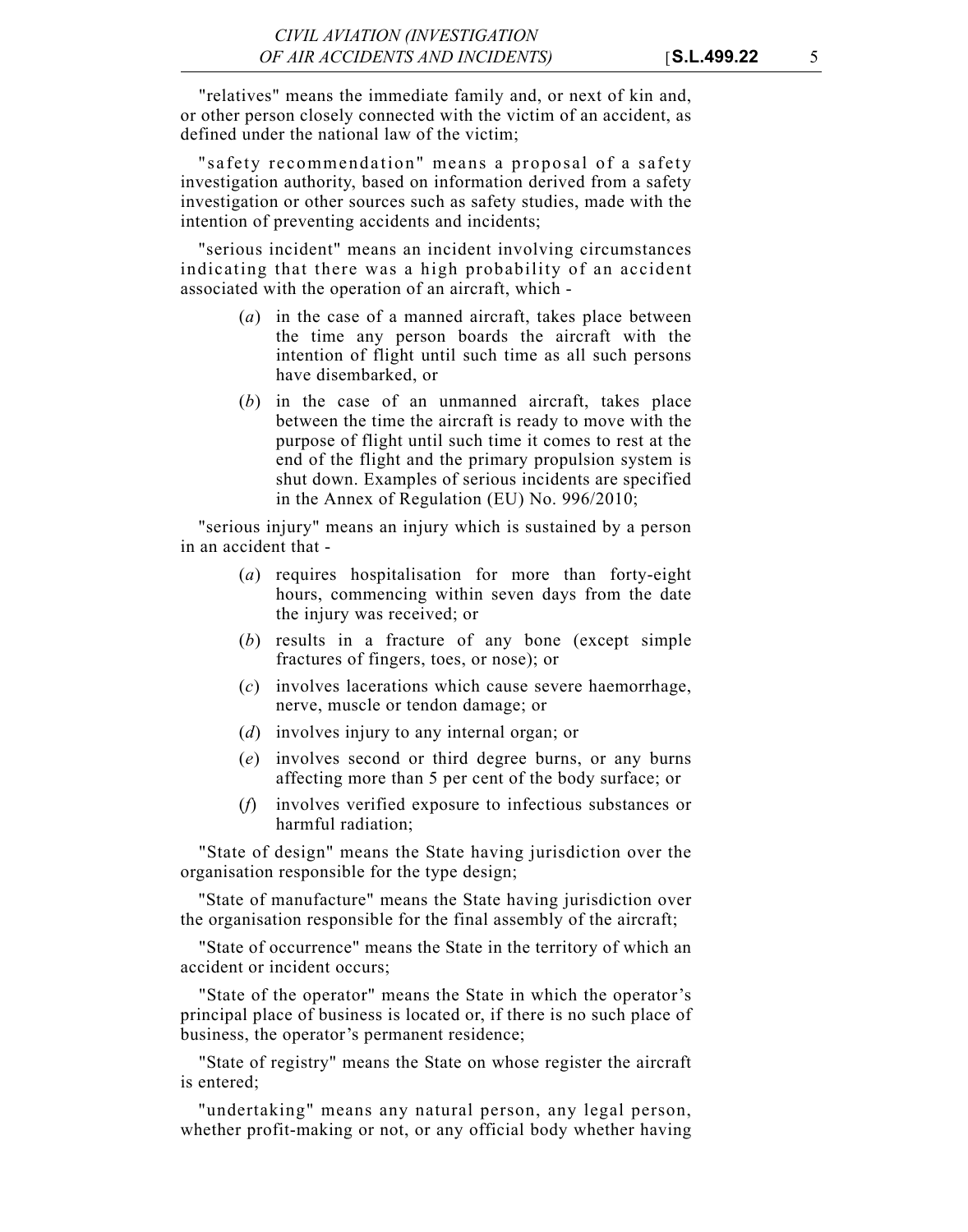its own legal personality or not.

Scope and application.

Objective of investigation.

**3.** (1) The scope of these regulations is the implementation of Regulation (EU) No. 996/2010 and of Annex 13 of the Chicago Convention.

(2) These regulations shall apply to any accident or serious incident arising out of, or in the course of air navigation which occurs to any aircraft -

- (*a*) in or over Malta, or
- (*b*) elsewhere to an aircraft registered in Malta or an aircraft operated by an operator established in Malta but the aircraft is not registered in Malta, when such investigations are not carried out by another State.

(3) These regulations do not apply to those aircraft specified in paragraphs (i) and (j) of Annex II of Regulation (EC) No 216/2008 of the European Parliament and of the Council on common rules in the field of civil aviation and establishing a European Aviation Safety Agency.

#### PART II

#### INVESTIGATIONS

**4.** (1) The sole objective of the investigation of an accident or an incident under these regulations shall be the prevention of future accidents and incidents.

(2) Subject to sub-regulation (1), the purpose of such an investigation shall not be to apportion blame or liability.

- (3) An investigation shall include
	- (*a*) the gathering, recording and analysis of all available information and evidence on the accident or incident;
	- (*b*) if appropriate, the issuance of safety recommendations;
	- (*c*) if possible, the determination of the causes; and
	- (*d*) in the case of an accident or serious incident, the completion of the final report.

**5.** (1) There shall be established, under the Ministry responsible for civil aviation, a body, to be known as the Bureau of Air Accident Investigation, to carry out safety investigations in accordance with these regulations.

(2) The Bureau shall be functionally independent of any authority in Malta responsible, in particular, for airworthiness, certification, flight operation, maintenance, licensing, air traffic control or aerodrome operation, the judicial authorities and, in general, of any other party or entity whose interests or missions could conflict with the functions of the Bureau or influence its objectivity.

(3) In the conduct of any safety investigation, the Bureau shall

Establishment of Bureau of Air Accident Investigation.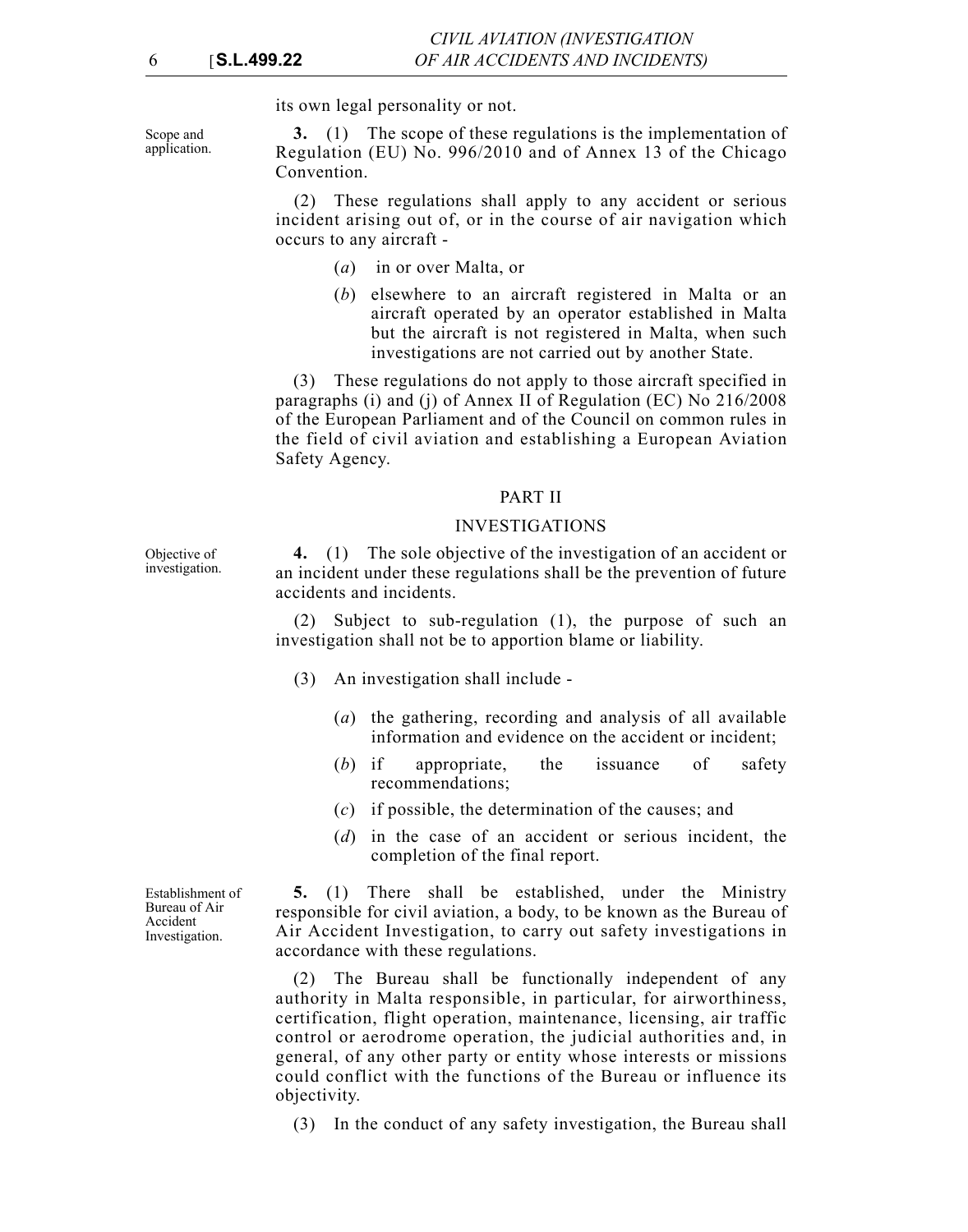neither seek nor take instructions from anybody and shall have unrestricted authority over the conduct of the investigations.

(4) The functions of the Bureau shall include the gathering and analysis of aviation safety related information and data, in particular for accident prevention purposes, in so far as those functions do not affect its independence and entail no responsibility in regulatory, administrative or standards matters.

(5) The Bureau shall be given the means, resources and adequate facilities required for it to carry out its responsibilities independently, including hangarage facilities for the storage and examination of an aircraft, its contents and its wreckage.

- (6) The Minister shall ensure, in particular, that
	- (*a*) the Bureau includes at least
		- (i) one chief inspector capable of performing his functions in accordance with these regulations, and
		- (ii) one inspector capable of performing the function of investigator-in-charge in the event of a major air accident;
	- (*b*) the inspectors within the Bureau be afforded such status as is necessary to guarantee the independence of the Bureau in the performance of its functions.

(7) The Bureau may, at any time, request the assistance from investigation authorities of other States or give assistance, if requested, to other investigation authorities in other States. Where such assistance is given to Member States it shall, as far as possible, be free of charge.

(8) The Bureau shall have in place an operations manual of aircraft accident and incident investigation containing all information and instructions necessary to enable the investigators to perform their duties.

**6.** (1) For the purpose of these regulations, the Minister shall appoint a Chief Inspector, on the basis of adequate qualification, who shall be responsible directly to the Minister for the administrative function of the Bureau. The Minister shall, on the advice of the Chief Inspector, appoint Inspectors of Air Accidents in conformity with the criteria established in the operations manual of the Bureau.

(2) The Minister shall furnish an inspector with a warrant of the inspector's appointment and, when performing a function of an inspector he shall, if so required by any person affected, produce the warrant to that person.

(3) The remuneration of the Chief Inspector and inspectors as well as to any other person appointed under sub-regulation (7) to assist in an investigation, shall be determined by the Minister with the consent of the Minister responsible for finance.

(4) The Chief Inspector may delegate any of his powers and obligations under these regulations to an inspector designated by

Appointment of inspectors.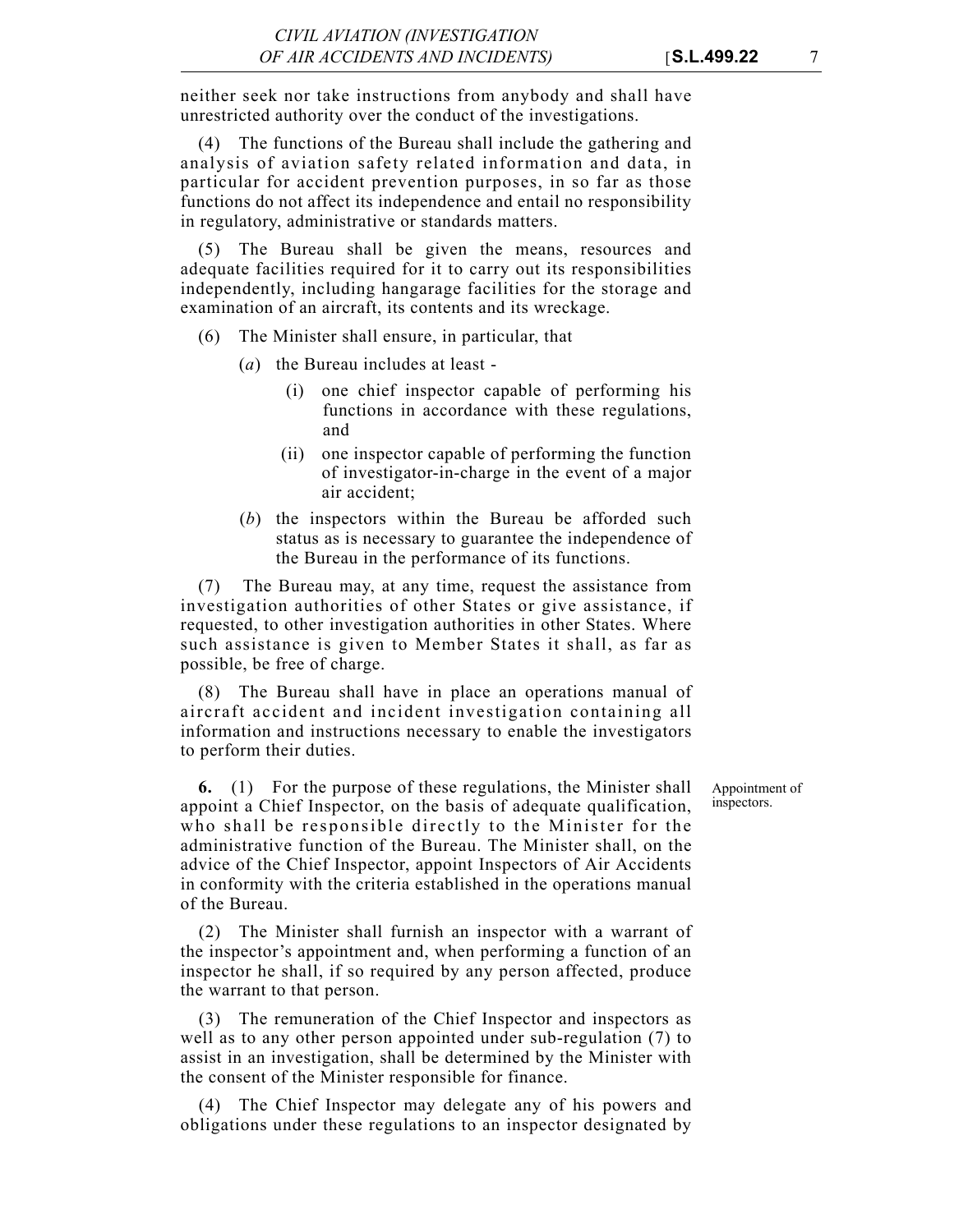him to be his deputy.

(5) The Chief Inspector may appoint himself as investigator-incharge for any particular investigation, provided no conflict of interest exists.

(6) Where sub-regulation (5) does not apply, the Chief Inspector shall appoint a qualified inspector in accordance with the criteria established in the Bureau's operations manual, to be the investigator-in-charge for an investigation.

(7) The Chief Inspector may appoint one or more qualified persons to assist the investigator-in-charge during an investigation and such person or persons shall have, for the purpose of so acting, such functions of an inspector under these regulations as may be specified in the Bureau's operations manual at the time of his appointment.

(8) An investigator-in-charge shall be independent of any parties involved in an accident or incident, the authorities referred to in regulation 5(2) and any other undertaking whose interests could conflict with the task entrusted to the said investigator.

Appointment of accredited representatives by other States.

**7.** (1) Where an investigation into an accident or a serious incident is being carried out by an investigator-in-charge under these regulations, any other State being -

- (*a*) the State of registry;
- (*b*) the State of design;
- (*c*) the State of manufacture;
- (*d*) the State of the operator; or
- (*e*) a State which, on request, provides information, facilities or experts in an investigation,

shall be entitled to appoint an accredited representative to participate in all aspects of the investigation.

- (2) The accredited representative shall be permitted to
	- (*a*) visit the scene of the accident;
	- (*b*) examine the wreckage;
	- (*c*) question witnesses;
	- (*d*) receive copies of all pertinent documents (saving all such just exceptions as may be determined by the investigator);
	- (*e*) have full access to all relevant evidence as soon as possible;
	- (*f*) make submissions;
	- (*g*) participate in readouts of recorded media; and
	- (*h*) participate in any off-scene investigative activities.

An accredited representative appointed under this regulation may be accompanied by such technical and other advisers as may be considered necessary by the authorities of the State by which he is appointed. The degree of participation of such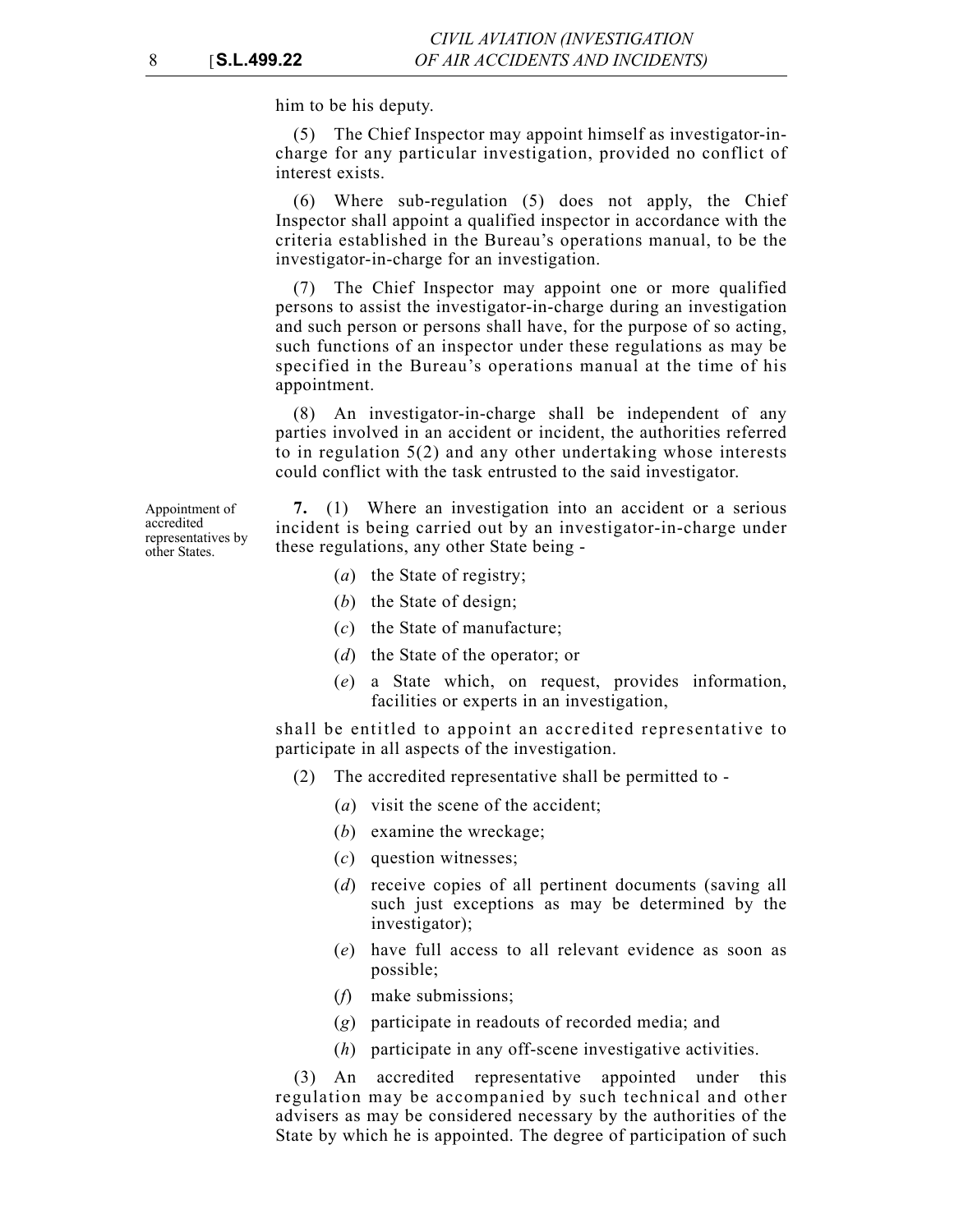advisors in the investigation shall be decided by the investigator-incharge in consultation with the accredited representative.

(4) A Contracting State which has a special interest in an accident by virtue of fatalities or serious injuries to its citizens may, upon request to the investigator-in-charge, appoint an expert to participate in the investigation.

(5) An expert appointed under sub-regulation (4) shall be entitled to -

- (*a*) visit the scene of the accident;
- (*b*) have access to the relevant factual information;
- (*c*) participate in the identification of victims;
- (*d*) assist in questioning surviving passengers who are citizens of the expert's State; and
- (*e*) receive a copy of the final report.

(6) The accredited representative, his adviser and the expert appointed under sub-regulation (4) shall -

- (*a*) provide the investigator-in-charge with all relevant information available to them; and
- (*b*) not disclose any information on the progress and findings of the investigation without the express consent in writing of the investigator-in-charge.

**8.** A representative of a State or an air accident investigation Observers. body from a State other than the States specified in regulation 7(1) may, upon a request made and with written permission of the Chief Inspector in consultation with the investigator-in-charge, participate in an investigation as an observer.

**9.** (1) The Chief Inspector may appoint an accredited representative to participate in the investigation into an accident or incident which occurs in another State and one or more advisers to assist the accredited representative where Malta:

- (*a*) is the State of registry, State of the operator, State of manufacture or State of design of the aircraft involved in the accident or incident; or
- (*b*) has, at the request of the State conducting the investigation, provided information, facilities or experts to that State in connection with the investigation.

(2) The Chief Inspector may appoint an expert to participate in the investigation into an accident which occurs in another State where Malta has a special interest in the accident by virtue of fatalities or injuries to citizens of Malta.

(3) The accredited representative and, to the extent specified by the Chief Inspector, an adviser appointed by him under subregulation (1) may, for the purposes of the investigation in which they are participating, under the control of the investigator-incharge, exercise all or any of the rights and powers of the investigator-in-charge specified in regulation 14(1) and (3) in Appointment of accredited representative, adviser and expert by the Chief Inspector.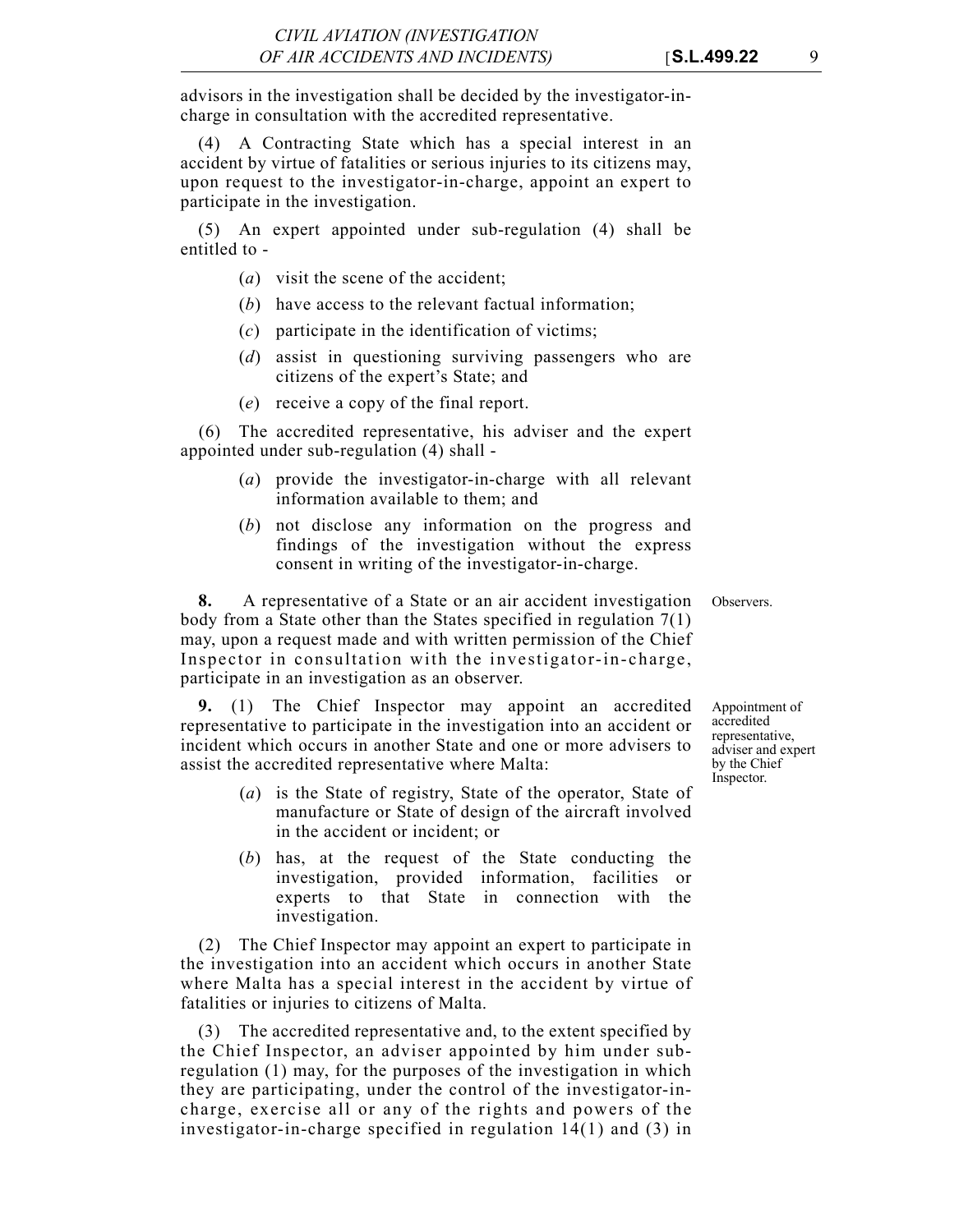respect of any aircraft, records, information, documents, objects, witnesses or other evidence in Malta or held by any person in Malta which or whom the accredited representative or adviser considers to be relevant or necessary to the investigation.

Obligation to investigate. **10.** (1) Subject to sub-regulation (4), the Chief Inspector shall cause an investigation to be carried out into an accident in the following circumstances:

- (*a*) where the accident occurs in or over Malta;
- (*b*) where the accident occurs in any non-contracting State which does not intend to carry out an investigation of the accident and involves an aircraft registered in Malta or an aircraft operated by an operator established in Malta;
- (*c*) where the accident involves an aircraft registered in Malta or an aircraft operated by an operator established in Malta and the investigation has been delegated to Malta by another Contracting State by mutual arrangement and consent; and
- (*d*) where the accident involved an aircraft registered in Malta and the location of the accident or serious incident cannot be definitely established as being in the territory of any State.

(2) In the event of an accident or incident involving a civilian aircraft and a military or State aircraft, the investigation shall be conducted in accordance with the provisions of these regulations, with the military or the State being a party to investigation.

(3) The Chief Inspector may, when he expects to draw air safety lessons from it, cause an investigation to be carried out into an incident which occurs -

- (*a*) in or over Malta; or
- (*b*) otherwise than in or over Malta to an aircraft registered in Malta.

(4) The Chief Inspector may, with the approval of the Minister, delegate the task of carrying out an investigation into an accident or a serious incident or part thereof to another Contracting State or accident investigation body by mutual arrangement and consent.

(5) Where the Chief Inspector delegates the task of carrying out an investigation as aforesaid, he shall -

- (*a*) facilitate the investigation carried out by the investigator-in-charge appointed by the Contracting State conducting the investigation; and
- (*b*) retain responsibility for the conduct of the investigation where the accident or incident has occurred in or over Malta.

(6) The Chief Inspector may carry out, or cause an inspector to carry out, an investigation into an accident or incident where the task of carrying out the investigation had been delegated to Malta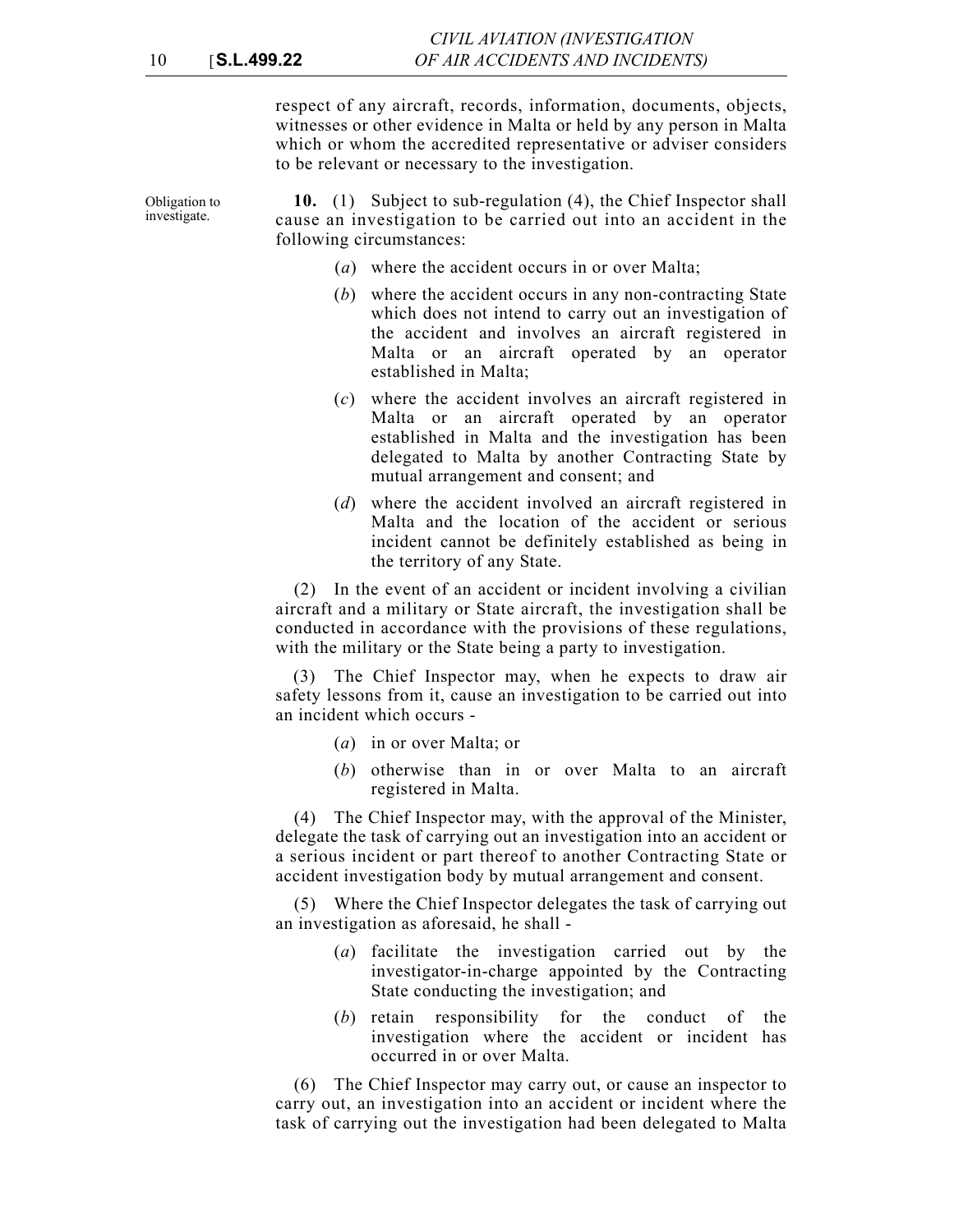by another Contracting State in accordance with paragraphs 5.1, 5.1.1 or 5.3 of the Annex.

- **11.** (1) When an accident or a serious incident occurs
	- (*a*) in or over Malta; or
	- (*b*) outside Malta which involves an aircraft registered in Malta or an aircraft operated by an operator established in Malta,

the pilot in command, or if he is incapacitated, the operator of the aircraft and, in the case of an accident or serious incident occurring on or adjacent to an aerodrome, the aerodrome operator, shall, without delay -

- (i) send notice thereof to the Chief Inspector of the Bureau by the quickest means of communication available;
- (ii) in the case of an accident occurring in Malta, notify also the police of the accident and of the place where the accident has occurred; and
- (iii) file a mandatory occurrence report with the Civil Aviation Directorate.

(2) The notice referred to in sub-regulation (1) shall contain as much of the following information as is available:

- (*a*) in the case of an accident, the identifying abbreviation "ACCID" or, in the case of a serious incident, the identifying abbreviation "INCID";
- (*b*) the type, model and nationality and registration marks of the aircraft;
- (*c*) the name of the owner, operator and hirer (if any) of the aircraft;
- (*d*) the name of the pilot in command of the aircraft;
- (*e*) the date and local time or Coordinated Universal Time (UTC) of the accident or serious incident;
- (*f*) the last point of departure and next point of intended landing of the aircraft;
- (*g*) the position of the aircraft with reference to some easily defined geographical point and the latitude and longitude;
- (*h*) the number of crew members and passengers on board the aircraft at the time of the accident or incident;
- (*i*) the number of crew members and passengers killed or seriously injured as a result of the accident;
- (*j*) the number of other persons killed or seriously injured elsewhere than on the aircraft as a result of the accident;
- (*k*) the nature of the accident or serious incident and the extent of the damage to the aircraft, as far as it is known;

Notification of accidents and incidents.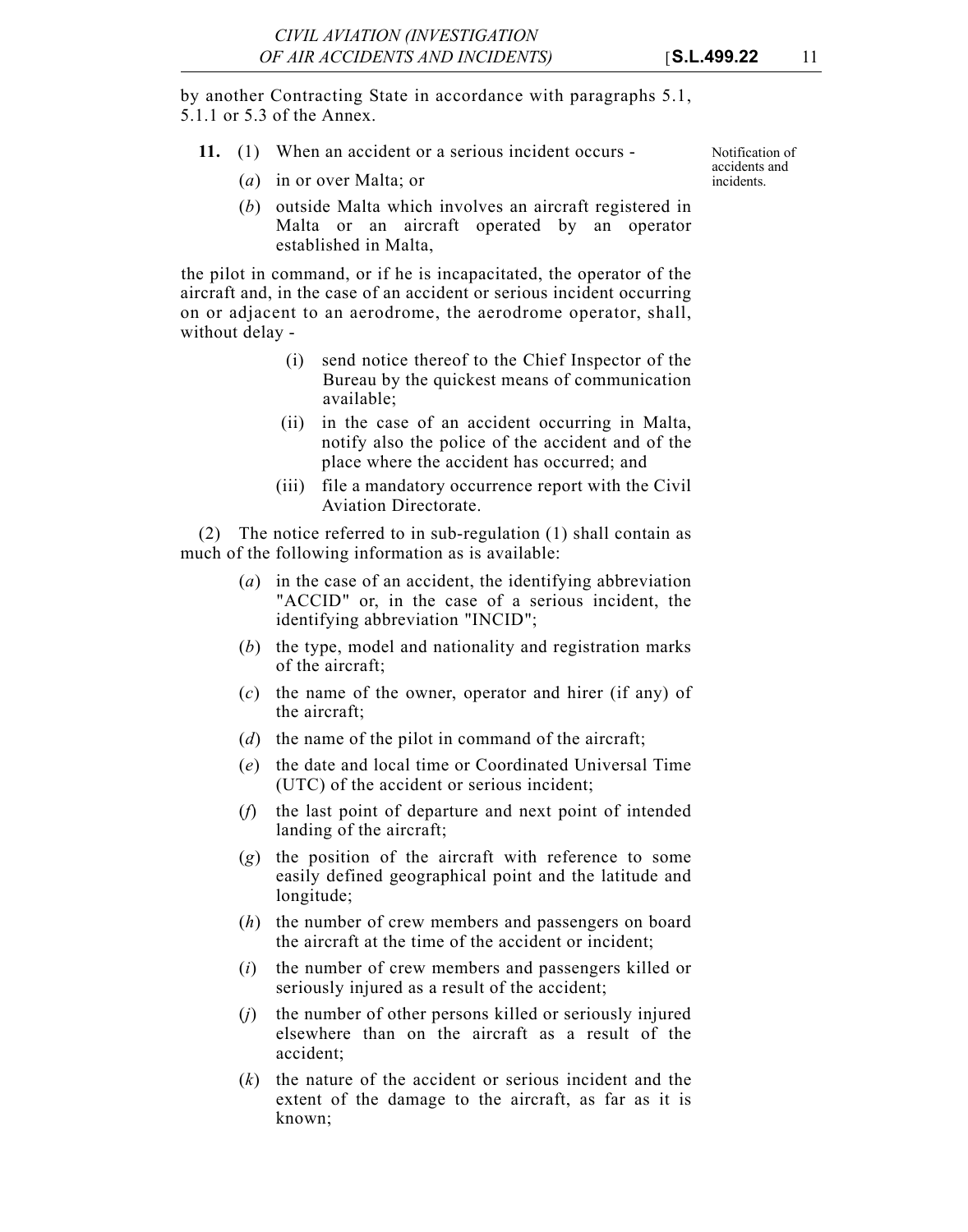- (*l*) the physical characteristics of the area of the accident or serious incident, including an indication of access difficulties or special requirements to reach the site;
- (*m*) the presence and description of dangerous goods on board the aircraft, if any; and
- (*n*) the identification of the person sending the notice.

(3) If all of the details required by sub-regulation (2) are not available at the time of the accident or serious incident, the notice shall contain such of the details that are available and a further notice containing the remaining details shall be furnished as soon as possible thereafter.

- (4) Where an accident, other than a serious incident, occurs
	- (*a*) in or over Malta; or
	- (*b*) outside Malta which involved an aircraft registered in Malta or an aircraft operated by an operator established in Malta,

the relevant person or hirer of the aircraft shall, if so required by notice in writing from the investigator-in-charge, send to the investigator-in-charge such information as is in his possession or control in respect of the accident in such time and in such form as the investigator-in-charge may require.

- (5) In this regulation, "relevant person" means
	- (*a*) the pilot in command, operator, or the owner of the aircraft at the time of the accident or serious incident; and
	- (*b*) where the accident or incident occurs on or adjacent to an aerodrome in Malta, the owner or operator of the aerodrome.

(6) Any other person shall report to the Bureau and the Civil Aviation Directorate any occurrence that has come to his notice.

Action to be taken on receipt of notification.

**12.** (1) Upon receipt of a notification in terms of the provisions of regulation 11, the Chief Inspector shall, without delay, send a notification of the accident or serious incident, comprising the information detailed in regulation 11(2) to -

- (*a*) the Air Safety Unit of the European Commission;
- (*b*) the EASA;
- (*c*) the International Civil Aviation Organisation (ICAO);
- (*d*) the State of registry, where the aircraft is not registered in Malta;
- (*e*) the State of the operator, where the operator is not licensed in Malta;
- (*f*) the State of design, where the aircraft is not designed in Malta;
- (*g*) the State of manufacture or final assembly, where the aircraft is not manufactured or assembled in Malta.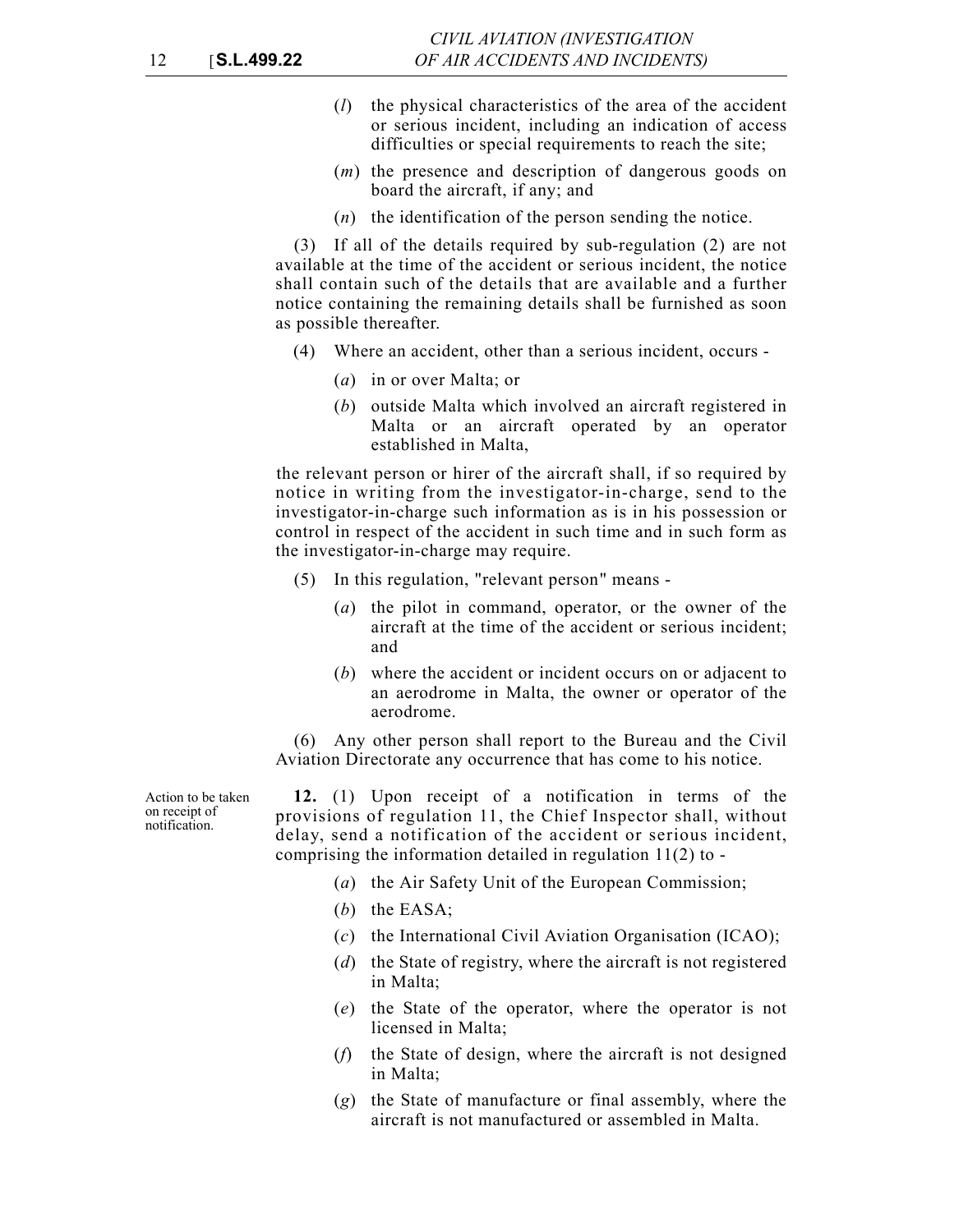(2) The said notification shall be sent in accordance with international standards and practices.

(3) The Chief Inspector shall immediately initiate a formal investigation into the accident or serious incident, as the case may be.

(4) Upon receipt of a notification of an accident or a serious incident which occurs outside Malta involving an aircraft registered in Malta or an aircraft operated by an operator established in Malta, the Chief Inspector shall:

- (*a*) acknowledge receipt of the notification;
- (*b*) where the State of occurrence, the State of registry or the State of the operator which is investigating the accident or incident is a Contracting State, provide that State with the following information with the least possible delay:
	- (i) any relevant information regarding the aircraft and flight crew involved in the accident or serious incident;
	- (ii) if Malta is the State of the Operator, details of any dangerous goods on board the aircraft;
	- (iii) if Malta is the State of the operator, within two hours of the notification of the occurrence of an accident, a validated list, based on the best possible information, of all the persons on board;
- (*c*) inform the State referred to in paragraph (*b*)
	- (i) whether the Chief Inspector intends to appoint or has appointed an accredited representative; and
	- (ii) if such accredited representative has been appointed and may be travelling to the State in which the investigation is being carried out, the contact details and the expected date of arrival of the accredited representative in such State.

**13.** (1) The investigator-in-charge shall designate parties to participate in the investigation.

Parties to investigation.

(2) The parties shall be limited to those persons, government agencies, companies, and associations whose employees, functions, activities, or products were involved in the accident or incident and who can provide suitable qualified technical personnel to actively assist in the investigation.

(3) The participants shall be under the direction of the investigator-in-charge through their respective party representatives and party coordinators and a party may lose party status if they do not comply with their assigned duties and activity proscription or instructions or if they conduct themselves in a manner prejudicial to the investigation.

**14.** (1) For the purposes of the investigation of an accident or serious incident to which these regulations apply, an investigating inspector shall -

Powers of inspectors.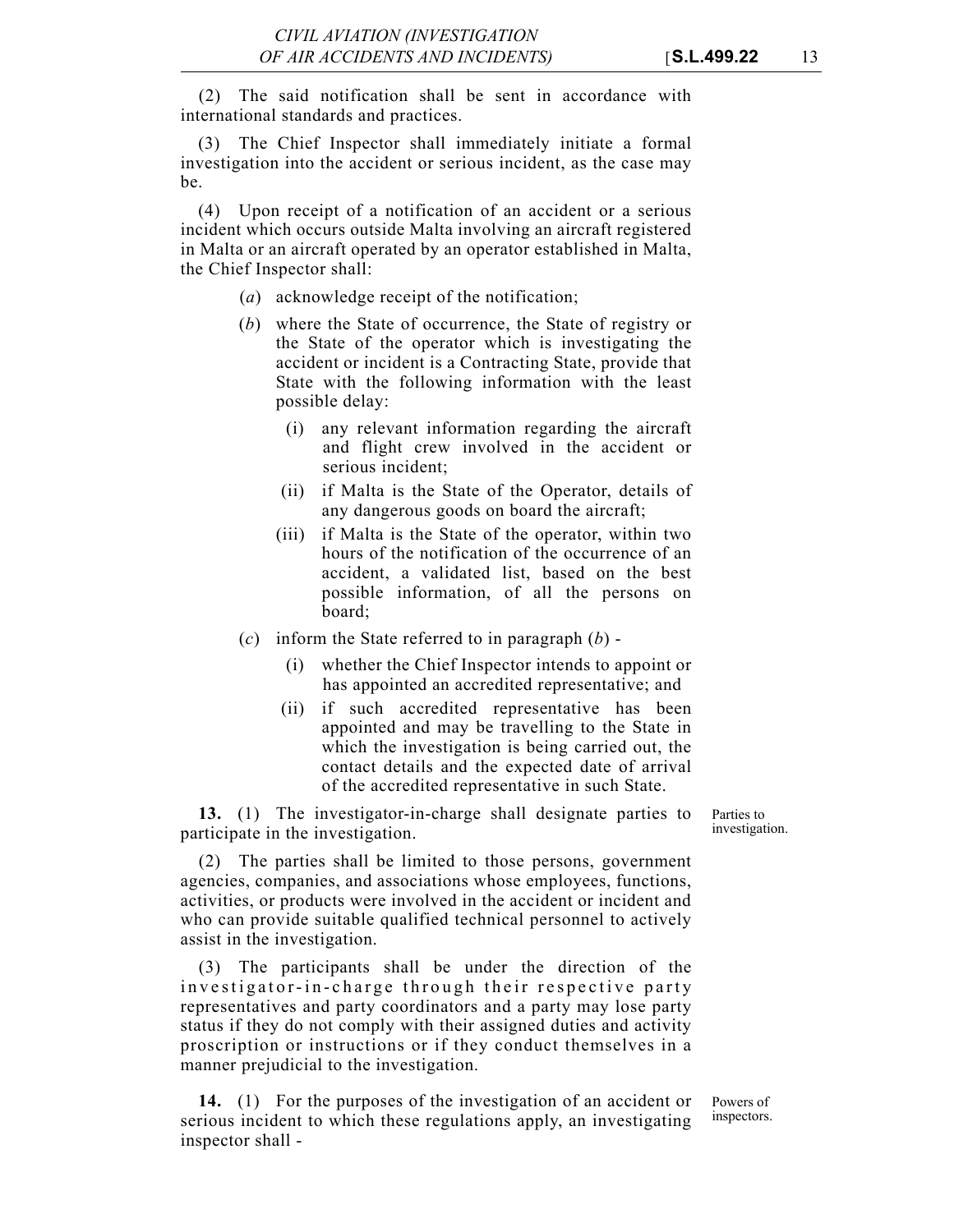- (*a*) have immediate unrestricted and unhampered access to the site of the accident or incident and to any other place or building on or in which there is or there may be found any object that, in his opinion, should be examined;
- (*b*) have unhampered access to the aircraft, its contents or its wreckage and unrestricted control over it;
- (*c*) have powers to secure and preserve the scene of the accident and to ensure an immediate listing of evidence and controlled removal of debris, or components for examination or analysis purposes;
- (*d*) have immediate and unrestricted access to and control over the flight recorders, their contents and any other relevant recordings;
- (*e*) have full access to the evidence as may be required, even when such evidence is held under the possession of the Courts of Malta or the Police, in which case the enquiring magistrate or the Police Commissioner, as the case may be, shall allow such inspector to access all evidence within the possession of the Courts or the Police;
- (*f*) request, and contribute to, a complete autopsy examination of the bodies of victims or tests made on samples taken from the bodies of the victims and have access to and be provided with the results of such examinations or tests;
- (*g*) request the medical examination of the persons involved in the operation of the aircraft or request tests to be carried out on samples taken from such persons and to have immediate access to and be provided with the results of such examinations or tests;
- (*h*) have the power to call and examine witnesses and to require them to furnish or produce information or evidence relevant to the investigation; and
- (*i*) have free access to any relevant information or records held by the owner, the certificate holder of the type design, the responsible maintenance organisation, the training organisation, the operator or the manufacturer of the aircraft, the hirer, the authorities responsible for civil aviation, EASA and air navigation service providers or airdrome operators.

(2) The investigating inspector may direct that access be forbidden or restricted, or attach conditions to such access, to any person at, or in the vicinity of an aircraft, including any wreckage or part, or other object, or any site that he considers, on reasonable grounds, might be relevant to the investigation of the accident or serious incident, for such period as the investigating inspector considers necessary, to enable a proper investigation to be carried out.

(3) For the purpose of sub-regulation (1), an investigating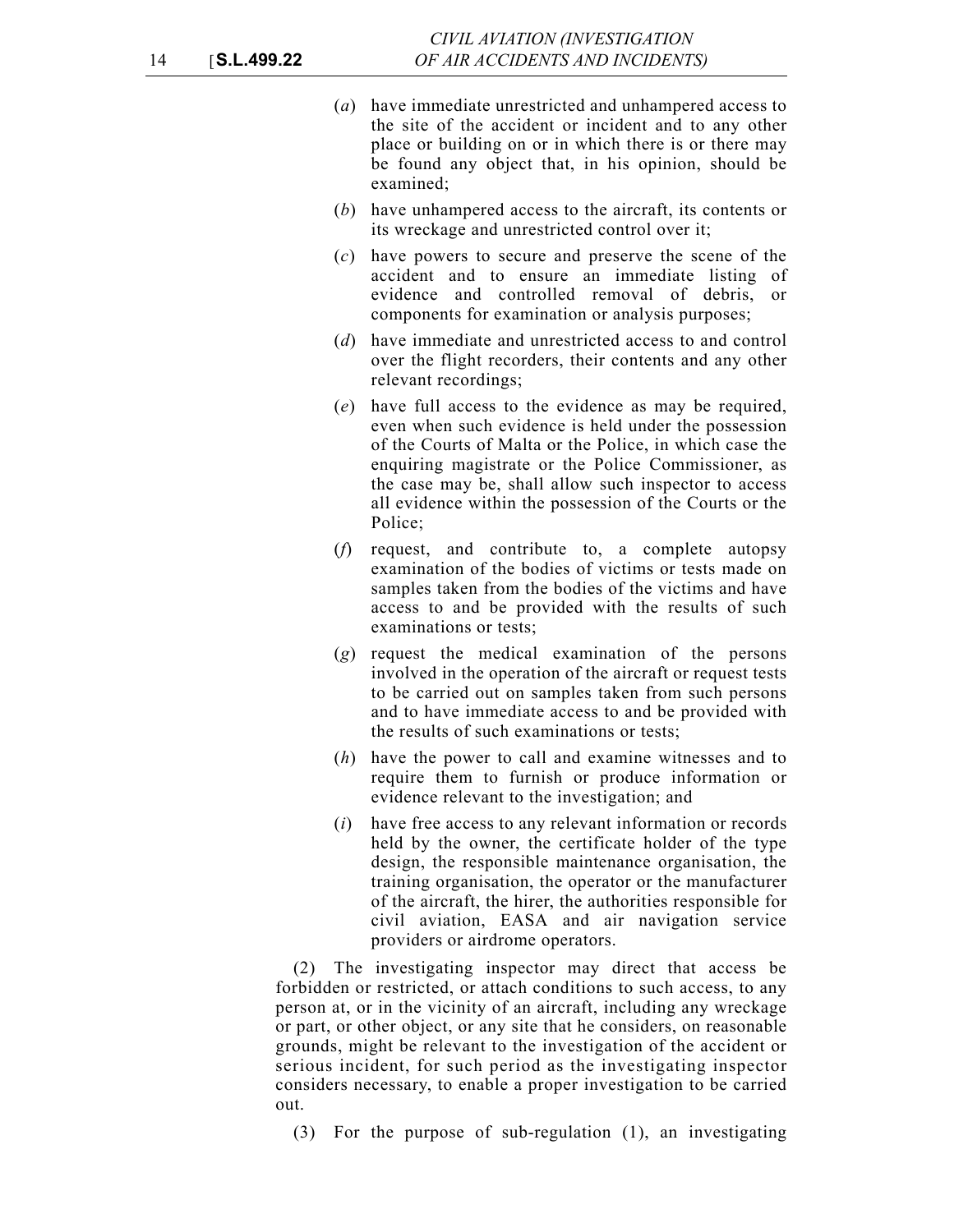inspector shall have the power -

- (*a*) to require the attendance of such persons as he thinks fit, examine them and require them to answer any question or to furnish any information or to produce any books, papers, documents and articles which the investigation inspector may consider relevant and to retain any such books, papers, documents and articles until the completion of the investigations;
- (*b*) to take statements from all such persons as he thinks fit and to require such person to make and sign a declaration of the truth of the statement made by him;
- (*c*) on production if required of his credentials, to enter and inspect any place, building or aircraft the entry or inspection whereof appears to the investigating inspector to be requisite for the purposes of the investigation;
- (*d*) on production if required of his credentials, to remove, test, takes measures for the preservation of or otherwise deal with any aircraft other than an aircraft involved in the accident or incident where it appears to the investigating inspector requisite for the purposes of the investigation;
- (*e*) direct a pathologist or other qualified person to conduct any autopsy examination of the bodies of fatally injured persons or an examination by way of analysis, test or otherwise of parts or contents of the body or of any other relevant substance or object of, or relating to, any fatally injured person and to provide a report on the results of any such examination, analysis or test; and
- (*f*) to take such measures for the preservation of evidence as he considers appropriate.

(4) Every person summoned by an investigating inspector under sub-regulation  $(3)(a)$  shall be allowed such expenses as the Minister may determine.

**15.** (1) The extent of investigations and the procedure to be followed in carrying out investigations required or authorised under these regulations shall be determined by the Chief Inspector taking into account -

Form and conduct of investigations.

- (*a*) the objective described in regulation 4(1) and (2);
- (*b*) the lessons he expects to draw from the accident or incident for the improvement of safety; and
- (*c*) the complexity of the investigation.

(2) Notice that an investigation is taking place may be given in such manner as the Chief Inspector thinks fit and shall invite -

- (*a*) any witness to the accident or incident to come forward, and
- (*b*) any person who desires to make representations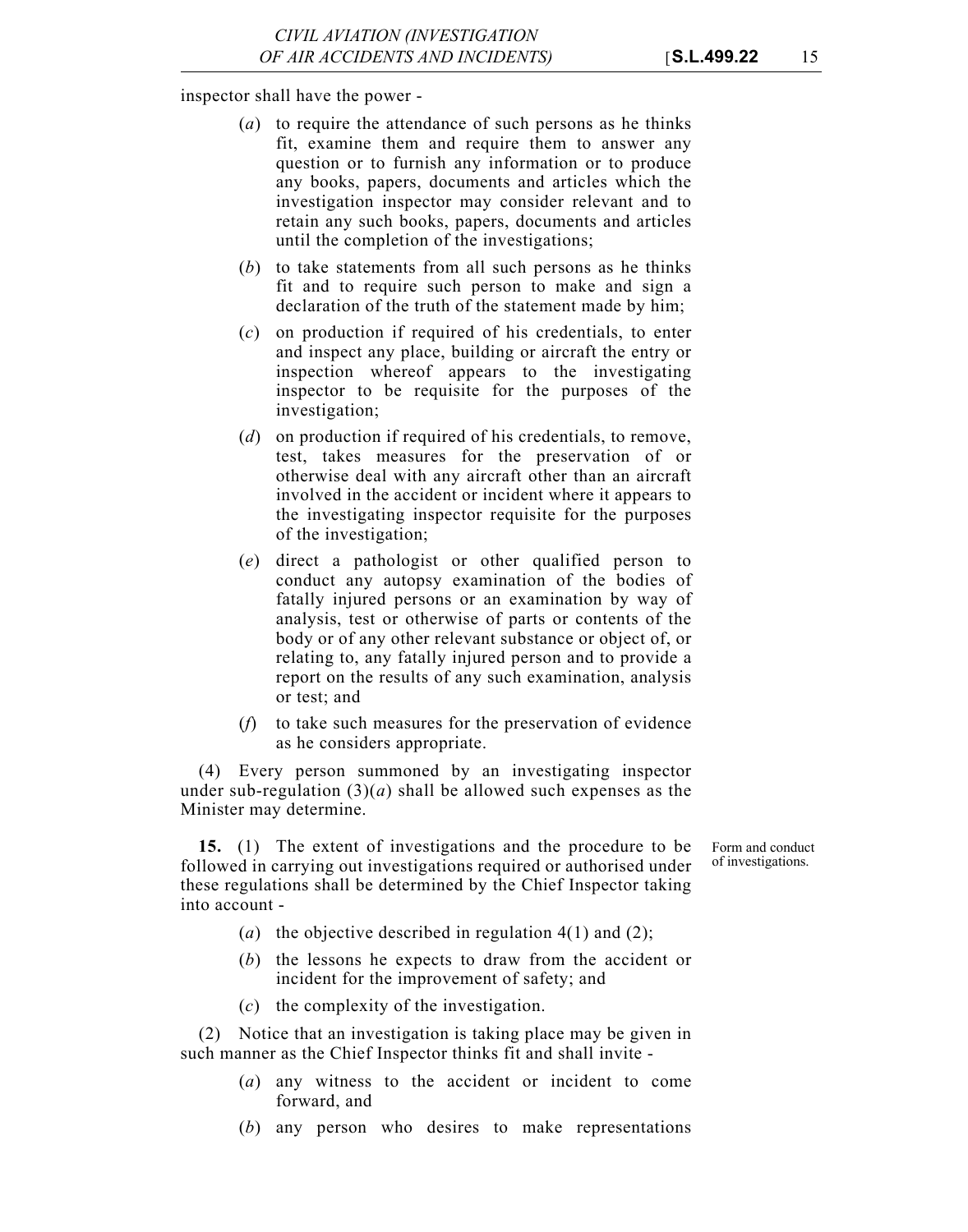concerning the circumstances of the accident or incident to do so in writing within the time specified in the notice.

(3) The investigation shall be initiated immediately and held in private.

- (4) An investigation shall include
	- (*a*) the gathering, recording and analysis of all relevant information on the accident or incident,
	- (*b*) where appropriate, the issuance of safety recommendations,
	- (*c*) if possible, the determination of cause, and
	- (*d*) where appropriate, the final report.

(5) At any stage of the investigation the Chief Inspector shall recommend to the appropriate authorities, including those in other States, any preventive action which needs to be taken promptly to prevent similar accidents or incidents.

(6) Subject to the provisions of regulations 17(4) and 22, the Chief Inspector may at any time publish, or cause to be published, information relating to the accident or incident, whether or not it is the subject of an investigation by an inspector.

(7) If, in the course of an investigation, it becomes known or is suspected that an act of unlawful interference or criminal act was involved in the accident or incident, the Chief Inspector shall, after consultation with the Minister, immediately initiate action to ensure that the Maltese judicial authorities and the aviation security authorities or the police of the States concerned are informed.

**16.** (1) When a judicial investigation is also instituted, the Chief Inspector shall be notified thereof and he shall ensure traceability and retain custody of flight recorders and any physical evidence.

(2) Where the Court seizes any evidence, the Chief Inspector shall have immediate and unlimited access to such evidence and to its use. The term "use" shall also be understood to imply any form of destructive testing as may be necessary, in which case coordination shall be made with the judicial authorities to approve such tests.

(3) Pending the arrival of the investigator-in-charge on the site of an accident or serious incident, no person shall -

- (*a*) modify the state of the site of the accident or incident;
- (*b*) take any samples therefrom;
- (*c*) undertake any movement of the aircraft, its contents or its wreckage or sampling therefrom or move or remove it, except where such action may be required for safety reasons or to bring assistance to injured persons, or under the express permission of the Chief Inspector.
- (4) (*a*) Notwithstanding sub-regulation (3), the aircraft may be

Coordination of investigation and removal of aircraft or wreckage.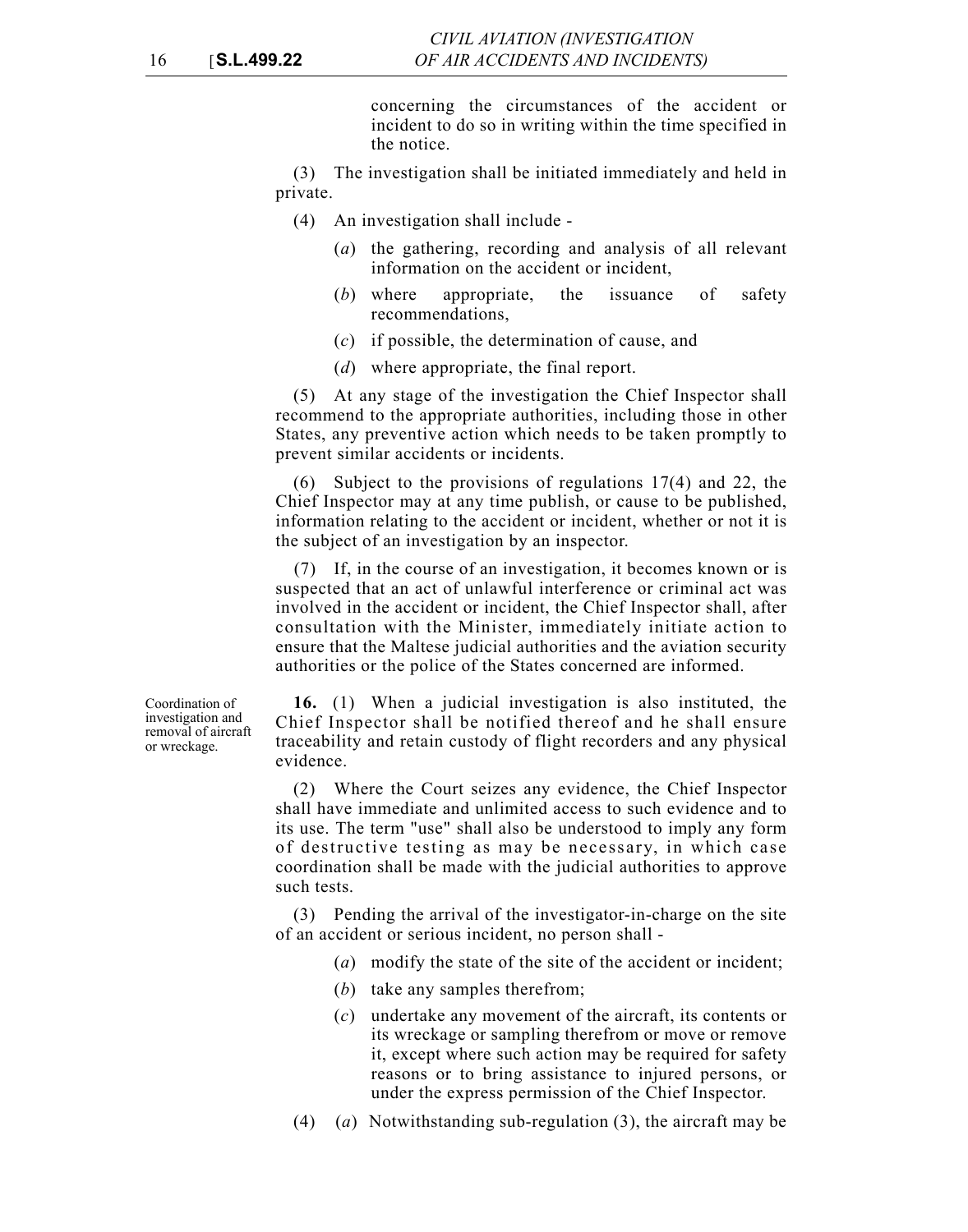removed or interfered with so far as may be necessary for the purpose of -

- (i) extricating persons or animals or the removal of dangerous goods carried by the aircraft;
- (ii) removing, with the approval of the investigatorin-charge, any mail or valuables;
- (iii) preventing destruction by fire or other cause;
- (iv) preventing any danger or obstruction to the public, air navigation or other transport insofar as the removal is not for gain or commercial purposes;
- (v) removing any other property from the aircraft with the authority of the investigator-in-charge and under the supervision of a police inspector and, or of a customs official.
- (*b*) If an aircraft is wrecked on water, the aircraft or any of its contents or wreckage may be removed to such extent as may be necessary for bringing it or them to a place of safety.

(5) Where the Chief Inspector or the investigator-in-charge has authorised any person to remove any goods or passenger baggage from the aircraft or to release any goods or passenger baggage from the custody of the Chief Inspector or the investigator-in-charge, may -

- (*a*) remove the goods or passenger baggage from the aircraft subject to the supervision of a police officer; and
- (*b*) release the goods or passenger baggage from the custody of the Chief Inspector or the investigator-incharge subject to clearance by or with the consent of an officer of customs, if the aircraft has come from a place outside Malta.

(6) Where the Chief Inspector or the investigator-in-charge is of the opinion that the aircraft involved in the accident or serious incident is likely to endanger or obstruct the public, air navigation or other transport, he may order the owner, operator or hirer of such aircraft to remove it to such place as the Chief Inspector or the investigator-in-charge shall indicate.

(7) In the absence of the owner, operator or hirer or in the event of non-compliance with the provisions of sub-regulation (6), the Chief Inspector or the investigator-in-charge shall be empowered to remove or cause the removal of the aircraft and shall not be liable for any further damage that may occur during removal.

(8) The expenses incurred in removing such aircraft shall be borne by the owner, operator or hirer of the aircraft and where the aircraft is removed by the Chief Inspector or the investigator-incharge under sub-regulation (7), such expenses shall be recoverable from the owner, operator or hirer or all of them.

(9) Any police officer shall be responsible for the maintenance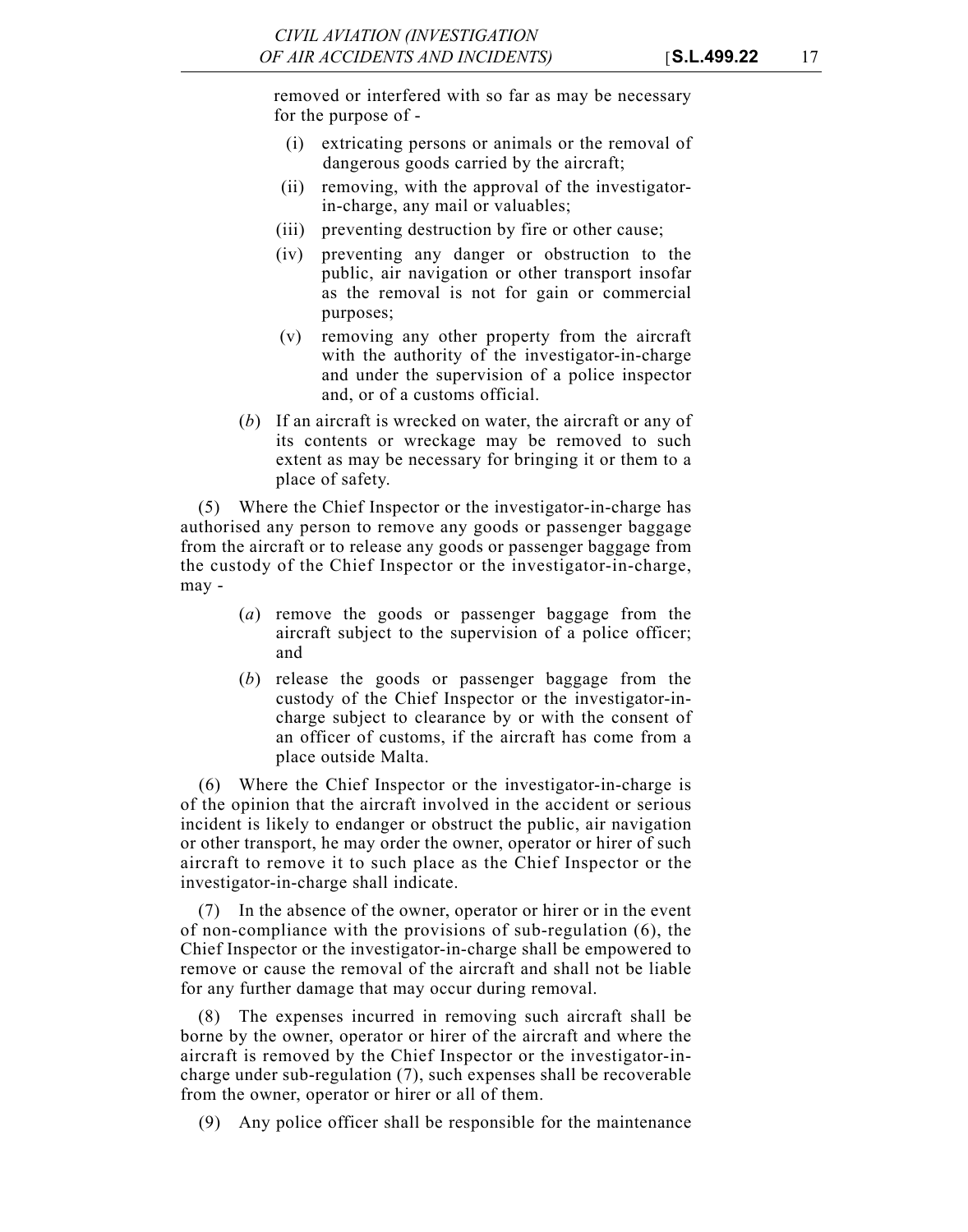of law and order and preservation of the site of accident pending the arrival of the investigator-in-charge.

(10) Subject to sub-regulation (9) and in the absence of a police officer at the site, the responsibility for securing the site shall rest with -

- (*a*) the airdrome operator and the Emergency Response and Fire Fighting unit if within the precincts of the airdrome, and
- (*b*) the Civil Protection Department if beyond the jurisdiction of the airdrome operator.

(11) The Bureau, on the one hand, and other authorities likely to be involved in the activities related to the safety investigation, such as the judicial, civil aviation, search and rescue authorities on the other hand shall have in place, protocols ensuring cooperation between them through such advance arrangements.

**17.** (1) Where an investigation is carried out under these regulations into an accident or serious incident involving -

- (*a*) an aircraft of a maximum certificated take-off mass of more than 2,250 kg; or
- (*b*) an aircraft of a maximum certificated take-off mass of 2,250 kg or less and when airworthiness or matters considered to be of interest to other Contracting States are involved,

the investigator-in-charge shall, unless an Accident Data Report has been sent within thirty days of the accident, send a Preliminary Report as laid down in the Annex within that period to -

- (i) the competent authorities of the States referred to in regulation  $12(1)(d)$ ,  $(e)$ ,  $(f)$  and  $(g)$  and to ICAO in respect of an aircraft under paragraph (*a*); and
- (ii) the competent authorities of the States referred to in regulation  $12(1)(d)$ ,  $(e)$ ,  $(f)$  and  $(g)$  in respect of an aircraft under paragraph (*b*).

(2) When matters directly affecting safety are involved, the preliminary report shall be sent as soon as the information is available and by the most suitable and most rapid means available.

(3) The investigator-in-charge shall, as soon as possible after the completion of an investigation into an accident -

> (*a*) send a copy of the draft final report to the States referred to in regulation  $12(1)(d)$ ,  $(e)$ ,  $(f)$  and  $(g)$ , to all States that participated in the investigation and, through their competent authorities, to the operator and the undertakings responsible for the type design, certification and the final assembly of the aircraft, and where the investigation was initiated by another State, to that State, inviting their significant and substantiated comments of the draft final report;

Investigation reports.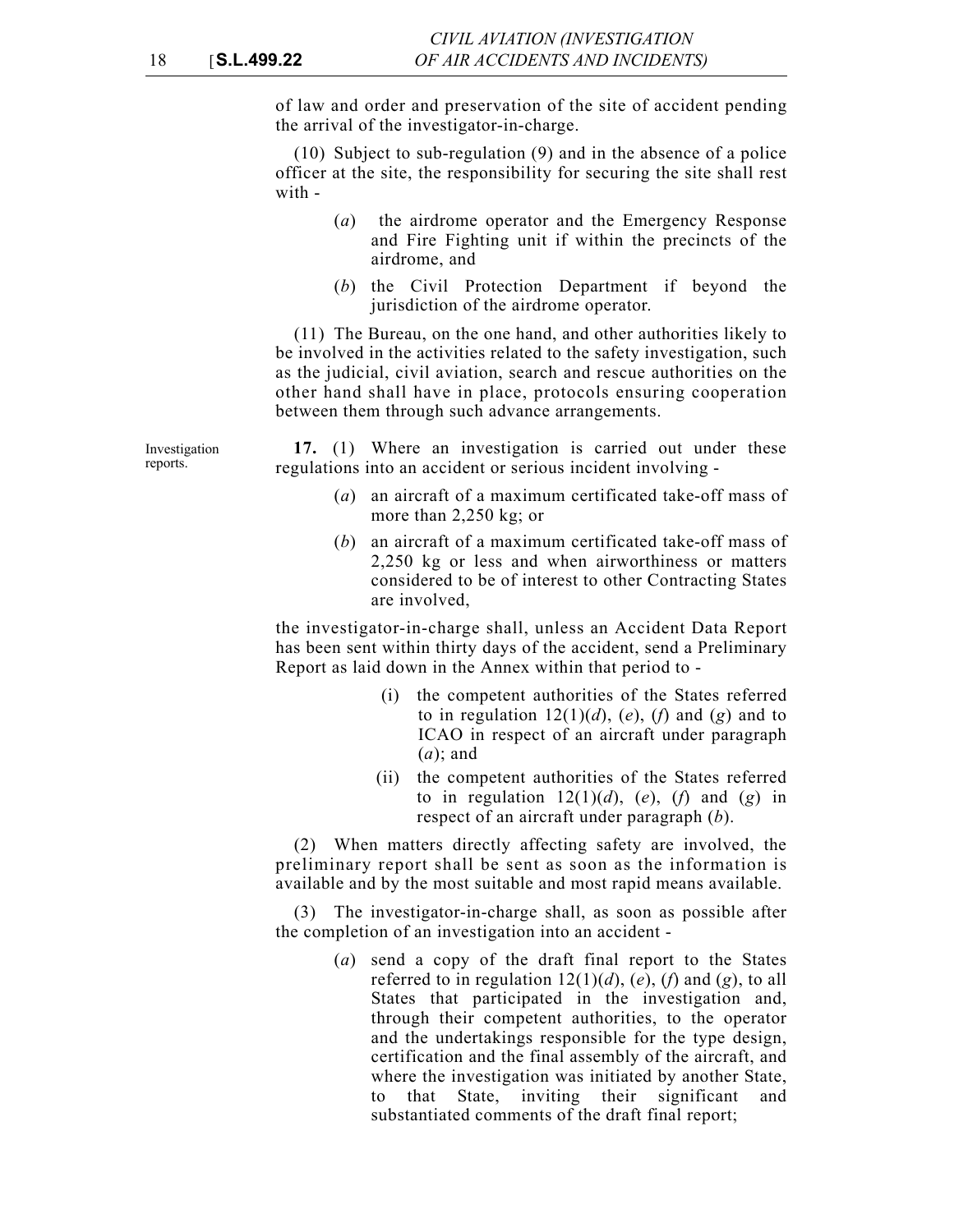- (*b*) if such comments are received within sixty days of the date of the transmittal letter, amend the draft Final Report to include the substance of the comments received, as deemed appropriate or, if desired by the State that provided the comments, append the comments to the Final Report;
- (*c*) if no comments are received within sixty days, the final report shall be submitted to the Minister and made public unless an extension of that period has been agreed with the State or States concerned.

(4) The final report shall state that the sole objective of the investigation is the prevention of future accidents and incidents and it shall not reveal the identity of the individuals involved in the accident or incident.

(5) The Chief Inspector shall, as soon as practicable after the investigation, also send a copy of the final report to -

- (*a*) all parties specified in sub-regulation  $(3)(a)$ , and
- (*b*) any State whose citizens suffered fatal or serious injuries in the accident, or States that provided relevant information or significant facilities;
- (*c*) accredited representatives;
- (*d*) advisers;
- (*e*) the Air Safety Unit of the European Commission; and
- (*f*) EASA.
- (6) The Chief Inspector shall also send to ICAO
	- (*a*) a copy of the final report where the accident involves an aircraft of a maximum certified take-off mass of more than 5,700 kg; and
	- (*b*) the Accident Data Report where the accident involves an aircraft of a maximum certified take-off mass of more than 2,250 kg.

(7) The Chief Inspector shall, where an investigation is carried out into a serious incident involving an aircraft of a maximum certificated take-off mass of more than 5,700 kg, send to the ICAO after the completion of the investigation into the incident the final report of the incident, if the final report has been released, and the Incident Data Report.

**18.** (1) No report which is required by regulation 20 to be published shall be so published if, in the Chief Inspector's opinion, it is likely to affect adversely the reputation of any person, until the Chief Inspector has -

Notice of report and representations thereof.

(*a*) where it appears to him to be practicable so to do, served a notice under this regulation upon that person, or if that person is a deceased individual, upon the person who appears to him, at the time he proposes to serve notice pursuant to this sub-regulation, to represent best the interest of the deceased in the matter; and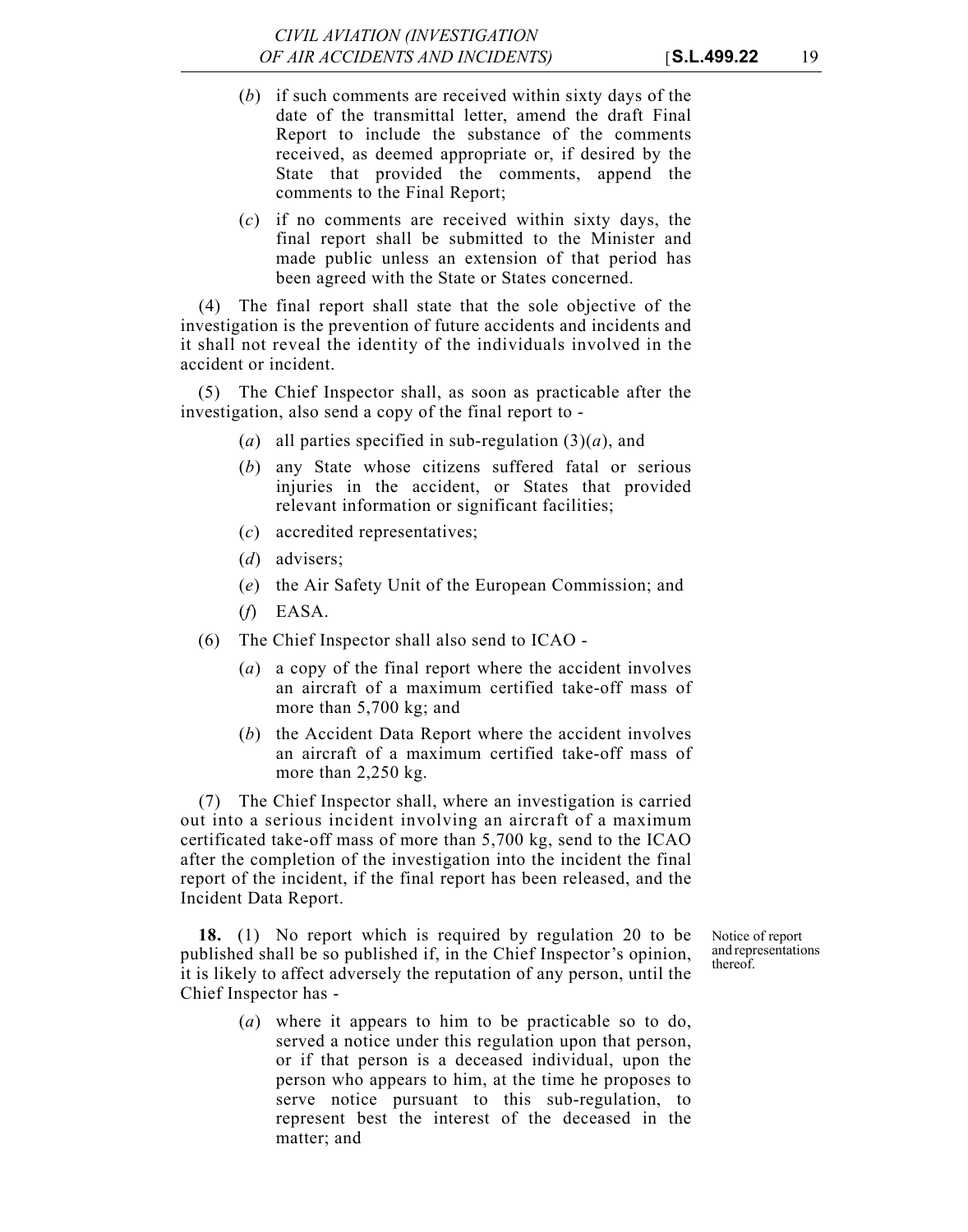(*b*) made such changes to the report as he thinks fit following his consideration of any representations which may be made to him in accordance with subregulation (3) by or on behalf of the person served with such notice.

(2) The notice referred to in sub-regulation  $(1)(a)$  shall include particulars of any proposed analysis of facts and conclusions as to the cause or causes of the accident or incident which may effect the person on whom or in respect of whom the notice is served.

(3) Any representations made pursuant to sub-regulation (1)(*b*) shall be in writing and shall, subject to sub-regulation (6), be served on the Chief Inspector within twenty-eight days of service of the notice referred to in sub-regulation (1)(*a*).

(4) A copy of the report submitted to the Minister under regulation 19 shall be served by the investigating inspector on any person who has been served with a notice pursuant to subregulation (1).

(5) No person shall disclose or permit to be disclosed any information contained in a notice or report served on him pursuant to sub-regulations (1) or (4) to any other person without the prior consent in writing of the Chief Inspector.

(6) The Chief Inspector shall have power to extend the period of twenty-eight days prescribed in sub-regulation (3) and this power shall be exercisable notwithstanding that that period has expired.

**19.** (1) The Chief Inspector shall present the final report of the investigation of an aircraft accident or incident to the Minister within twelve months from the date of the occurrence of the accident or incident.

(2) Where it is not possible to present the said report as provided in sub-regulation (1), the Chief Inspector may release interim reports periodically but not later than each anniversary of the occurrence detailing the progress of the investigation and any safety issues raised.

**20.** (1) Subject to sub-regulation (2), the Chief Inspector shall, as soon as practicable after submitting the final report to the Minister, cause the publication of that report in such manner as he thinks fit. Publishing the final report on the Bureau's website shall satisfy this requirement.

(2) The Final Report shall be sent to the relevant States fourteen days prior to publication under sub-regulation (1).

(3) No person shall circulate, publish or give access to a draft report or any part thereof, or any documents obtained during an investigation of an aircraft accident or incident unless the report or document has already been published by the Bureau.

**21.** (1) At any stage of an investigation carried out under these regulations, the Chief Inspector shall, in a dated transmittal letter, after appropriate consultation with relevant parties -

Presentation of the final report.

Publication of the

report.

Safety recommendations.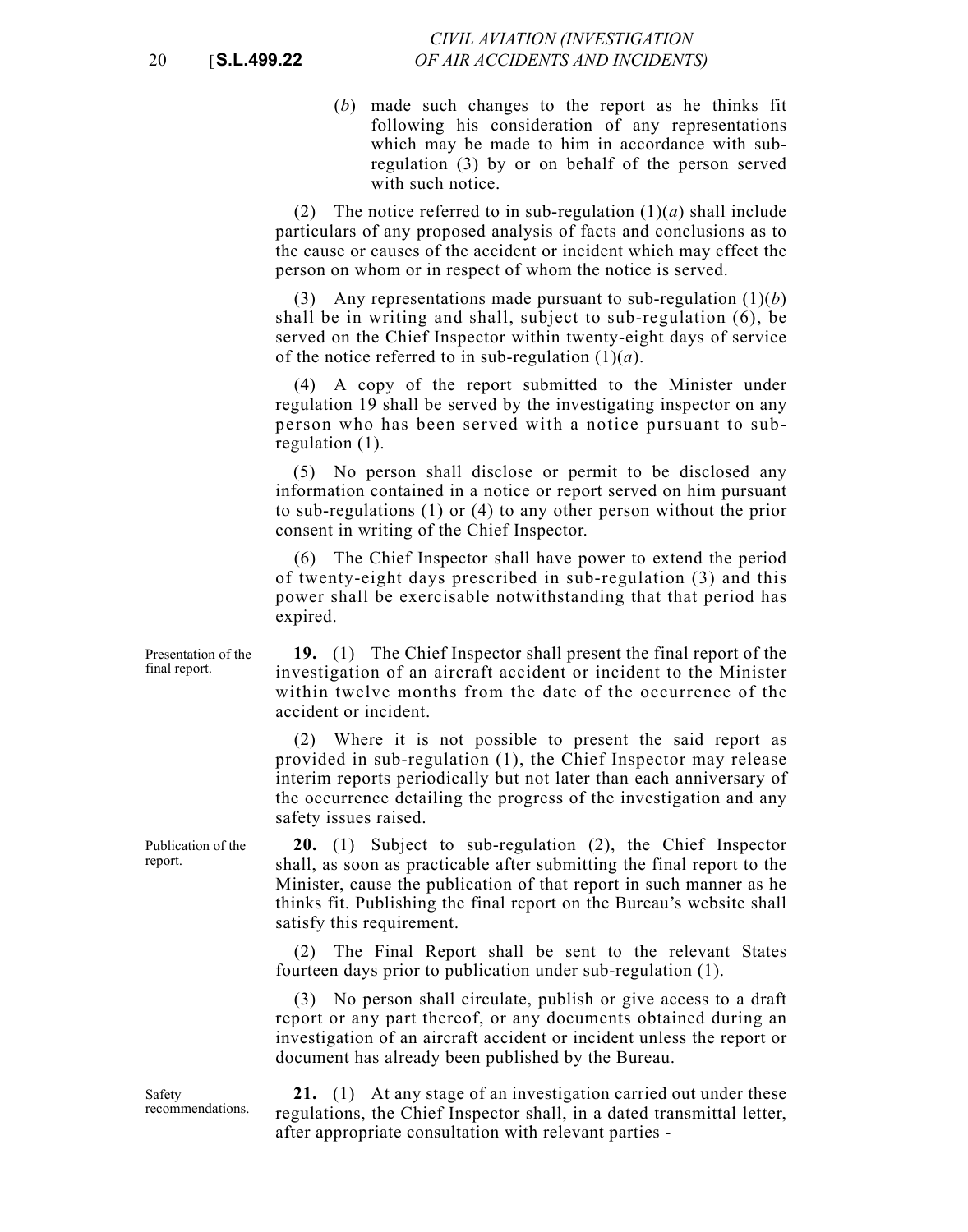- (*a*) recommend to the appropriate aviation authorities, including those in other States, any preventive action that the investigator-in-charge considers necessary to be taken promptly to enhance aviation safety; and
- (*b*) address, as soon as possible, any safety recommendation arising out of the investigation to the accident investigation authorities of the States concerned and to ICAO.

(2) An undertaking or authority to whom a safety recommendation has been addressed shall, without delay -

- (*a*) take that recommendation into consideration and, where appropriate, act upon it;
- (*b*) send to the Chief Inspector
	- (i) full details of the measures, if any, it has taken or proposes to take to implement the recommendation and, if such measures are to be implemented, the schedule for the implementation; or
	- (ii) a full explanation as to why no measures will be taken to implement the recommendation; and
- (*c*) inform the Chief Inspector of any subsequent delays in the implementation timetable supplied under paragraph (*b*)(i).

(3) A recommendation for preventive action or safety recommendation shall in no case create a presumption of liability for an aircraft accident or incident.

(4) Where any recommendation for preventive action or safety recommendation is forwarded to the Minister or the Chief Inspector by another State, the Chief Inspector shall inform that State within ninety days of the notification of the preventive action taken or under consideration, or the reasons why no action will be taken.

#### PART III

#### MISCELLANEOUS

Non-disclosure of records.

**22.** (1) Subject to sub-regulations (3), (5) and (6), information collected in the course of an investigation shall not be disclosed or made available to any other person other than in connection with an investigation carried out under these regulations.

(2) Information referred to in sub-regulation (1) shall include the following:

- (*a*) all statements taken from persons in the course of the investigation;
- (*b*) records revealing the identity of persons who have given evidence in the context of the investigation;
- (*c*) information collected during the investigation which is of a particular sensitive and personal nature, including information concerning the health of individuals;
- (*d*) material subsequently produced during the course of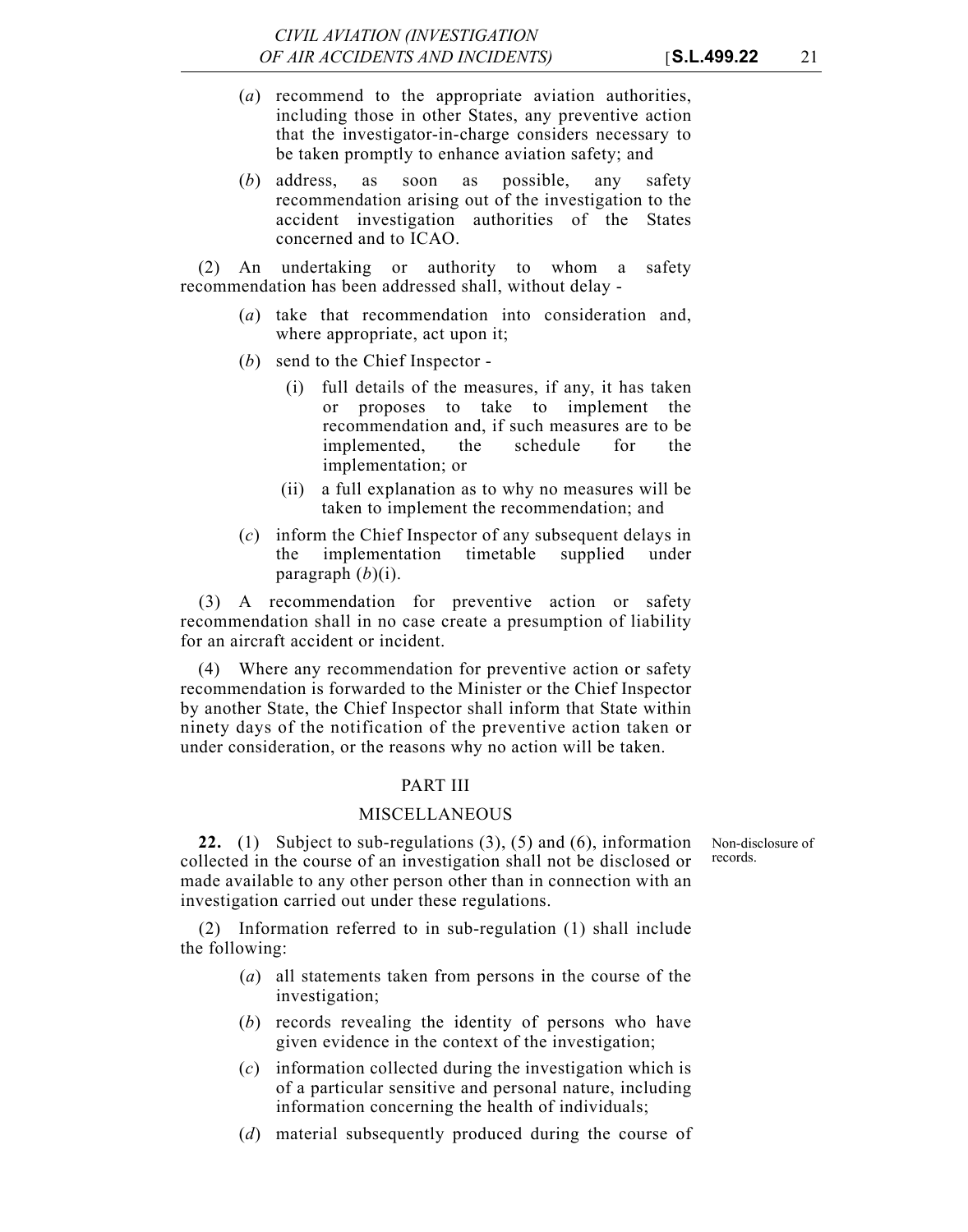the investigation such as notes, drafts, opinions written by the investigators, opinions expressed in the analysis of information, including flight recorder information;

- (*e*) information and evidence provided by investigators from other States in accordance with the international standards and recommended practices, where so requested by their investigation authority;
- (*f*) draft preliminary and final reports or interim statements;
- (*g*) cockpit voice and image recordings and their transcripts, as well as voice recordings inside air traffic control units;
- (*h*) all communications between persons having been involved in the operation of the aircraft;
- (*i*) written or electronic recordings, and transcriptions of recordings from air traffic control units, including reports and results made for internal purposes;
- (*j*) covering letters for the transmission of safety recommendations from any investigating authority to the addressee, where so requested by the investigating authority issuing the recommendation; and
- (*k*) occurrence reports filed under Directive 2003/42/EC on occurrence reporting in civil aviation, as amended:

Provided that the records under paragraphs (*h*), (*i*), (*j*) and (*k*) may be used for purposes aimed at the improvement of aviation safety.

(3) Nothing in sub-regulation (1) shall preclude the Minister, in consultation with the Chief Inspector, from making any record available to any person where in a case where that person is a party to or otherwise entitled to appear at judicial proceedings, the court has ordered that the record shall be made available to him for the purpose of those proceedings.

(4) Subject to sub-regulation (6), no order shall be made under sub-regulation (3) unless the Court is satisfied that the interests of justice in the judicial proceedings in question outweigh any adverse domestic and international impact which disclosure might have on the investigation into the accident or incident to which the record relates or any future accident or incident investigating undertaken in Malta.

(5) A record or part thereof shall not be treated as having been made available contrary to sub-regulation (1) in any case where the record or part is included in the final report of the accident or incident, or to the appendices to the final report.

(6) The provisions of this regulation shall be without prejudice to any rule of law which authorises or requires the withholding of any record or part thereof on the ground that the disclosure of it would be injurious to the public interest, unless such record or part thereof is deemed necessary by the Chief Inspector for inclusion in the final report under regulation 20.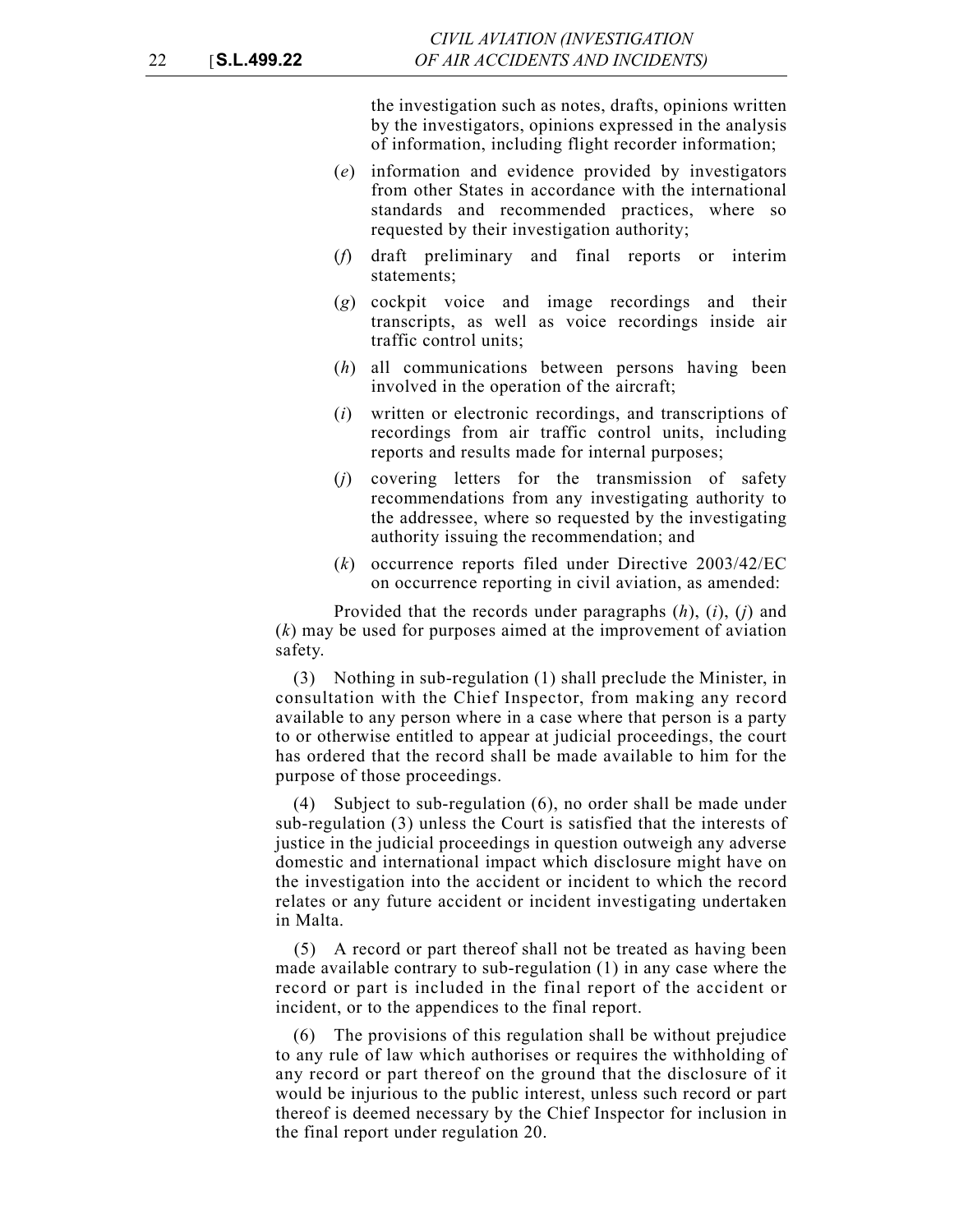evidence.

**23.** (1) The investigator-in-charge shall take all reasonable measures to protect the evidence and to maintain safe custody of the aircraft involved in the accident or incident and its contents for such period as may be necessary for the purposes of an investigation.

(2) Any person who may be in possession of any item which may constitute evidence for the purpose of an investigation under these regulations shall hold and preserve the same and shall promptly hand them over to the investigator-in charge.

(3) Protection of evidence shall include the preservation, by photographic or other means, of any evidence which might otherwise be removed, effaced, lost or destroyed.

(4) Subject to sub-regulation (1) safe custody shall include protection against further damage, access by unauthorised persons, pilfering and deterioration.

**24.** (1) No person shall obstruct or impede an inspector or any person acting under the authority of the Minister in the exercise of any powers or duties under these regulations.

(2) Subject to regulation 14(1)(h) no person shall, without reasonable cause, fail to comply with any summons of an inspector conducting an investigation.

(3) The onus of proving reasonable cause for failing to comply with a summons shall lie on the person relying on such cause.

**25.** (1) The Chief Inspector may cause the investigation of any accident or serious incident to be reopened, either generally or as to any part of the investigation, and shall do so -

- (*a*) where new and significant evidence becomes available after the investigation has been closed; or
- (*b*) if for any other reason there is in his opinion ground for suspecting that the reputation of any person has been unfairly and adversely affected.

(2) Where the investigation of an accident or a serious incident has been instituted by another State, the Minister shall obtain the consent of that State before causing the investigation to be reopened.

(3) Any investigation reopened shall be subject to and conducted in accordance with the provisions of these regulations.

> Disposal of aircraft or wreckage.

**26.** (1) Aircraft or aircraft wreckage preserved by an inspector for the purpose of an investigation may be disposed of to its rightful owners, or their authorised representatives, at such time as the inspector considers appropriate. For this purpose, the Chief Inspector may facilitate access to the aircraft, its contents or any parts thereof.

(2) Where the rightful owners cannot be determined, the Chief Inspector shall release the aircraft, its contents or any parts thereof to any person or persons duly designated by the State of registry or the State of the operator, as applicable.

Obstruction of investigation.

Reopening of investigations.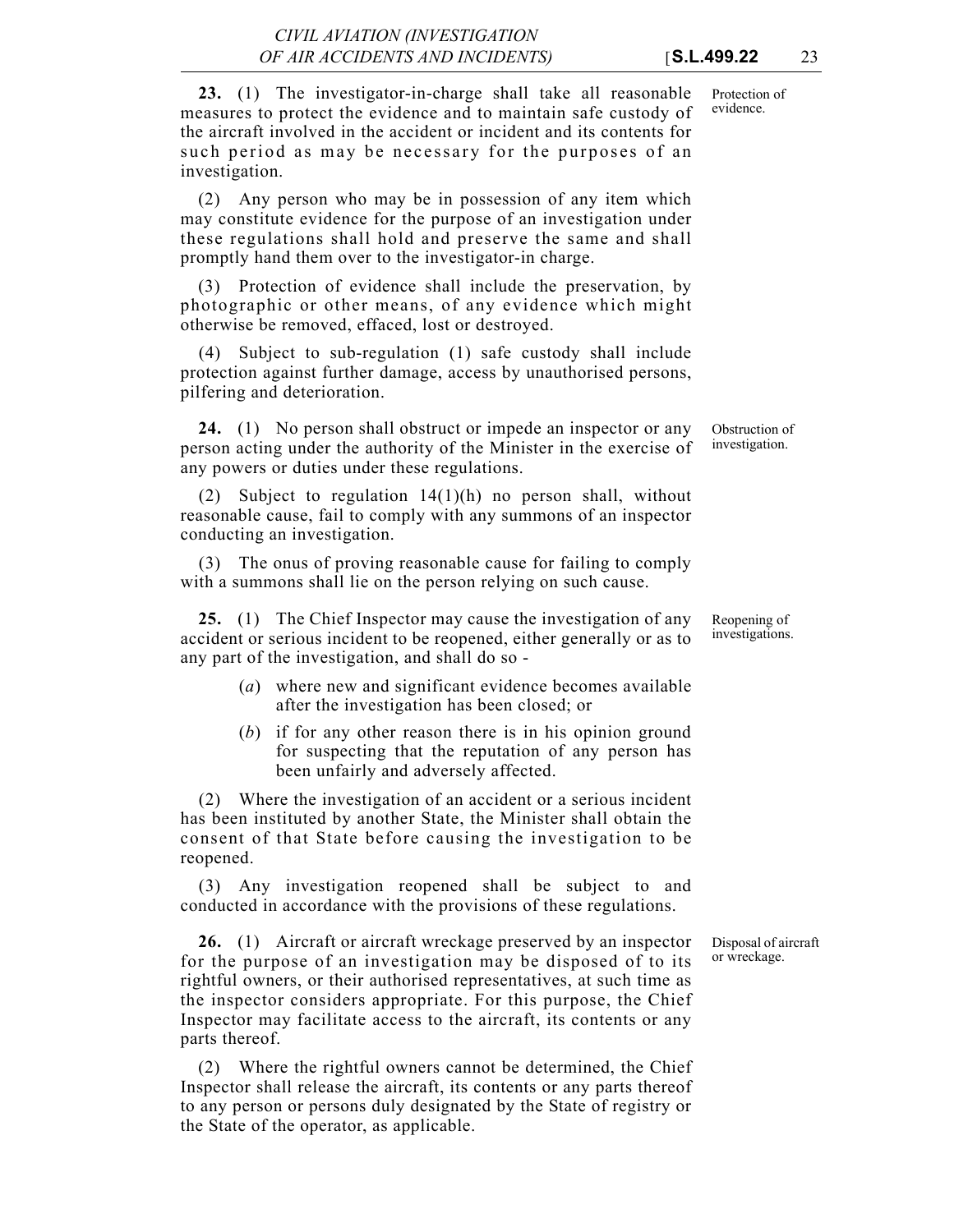(3) The Chief Inspector shall, where he intends to release aircraft wreckage, issue a notice to persons referred to in subregulations (1) and (2), or where such persons cannot be traced, by publishing such notice in at least three daily newspapers giving details of the aircraft wreckage and specifying the period during which it should be removed:

Provided that the person to whom the notice has been issued may, before the expiry of the notice and for good cause, apply in writing to the Chief Inspector for an extension of the period within which the wreckage may be removed.

(4) Where a person served with a notice fails to take custody of the aircraft, parts thereof, contents or wreckage within the period specified in the notice, the aircraft, parts thereof, contents or wreckage may be disposed in such manner as the inspector considers fit and the expenses incurred by the Bureau for such disposal shall be recoverable from the owner or operator of the aircraft or both.

**27.** The Chief Inspector shall, after the completion of an investigation or at any time determined by the investigator-incharge, return the aircraft records or factual information concerning the accident or incident to the persons from whom they were obtained, or dispose of such records or information in a manner he considers fit, unless they are still required for judicial or other proceedings.

**28.** (1) The Civil Aviation Directorate shall be responsible for developing a civil aviation accident emergency plan at national level that shall also cover assistance to the victims of civil aviation accidents and their relatives.

(2) Every airline established in Malta shall have in place a plan to assist victims of civil aviation accidents and their relatives taking particular account of psychological support for victims and their relatives.

(3) When an accident occurs in or over Malta a reference person shall be appointed jointly by Malta, the State in which the aircraft of which was involved in the accident is established and, or the State which had a large number of its nationals on board the aircraft involved in the accident as a point of contact and information for the victims and their relatives.

(4) The Civil Aviation Directorate shall also ensure assistance to the families of victims and survivors of an accident or incident being investigated under these regulations by:

- (*a*) communicating all relevant information in time;
- (*b*) facilitating their entry into the country; and
- (*c*) coordinating assistance efforts.

**29.** (1) The Bureau shall maintain a database of accidents, serious incidents and incidents where these are investigated to be used for exchange of information in accordance with Article 7(1) of Directive 2003/42/EC on occurrence reporting in civil aviation.

Disposal of records.

Assistance to victims and families.

Database and occurrence reporting.